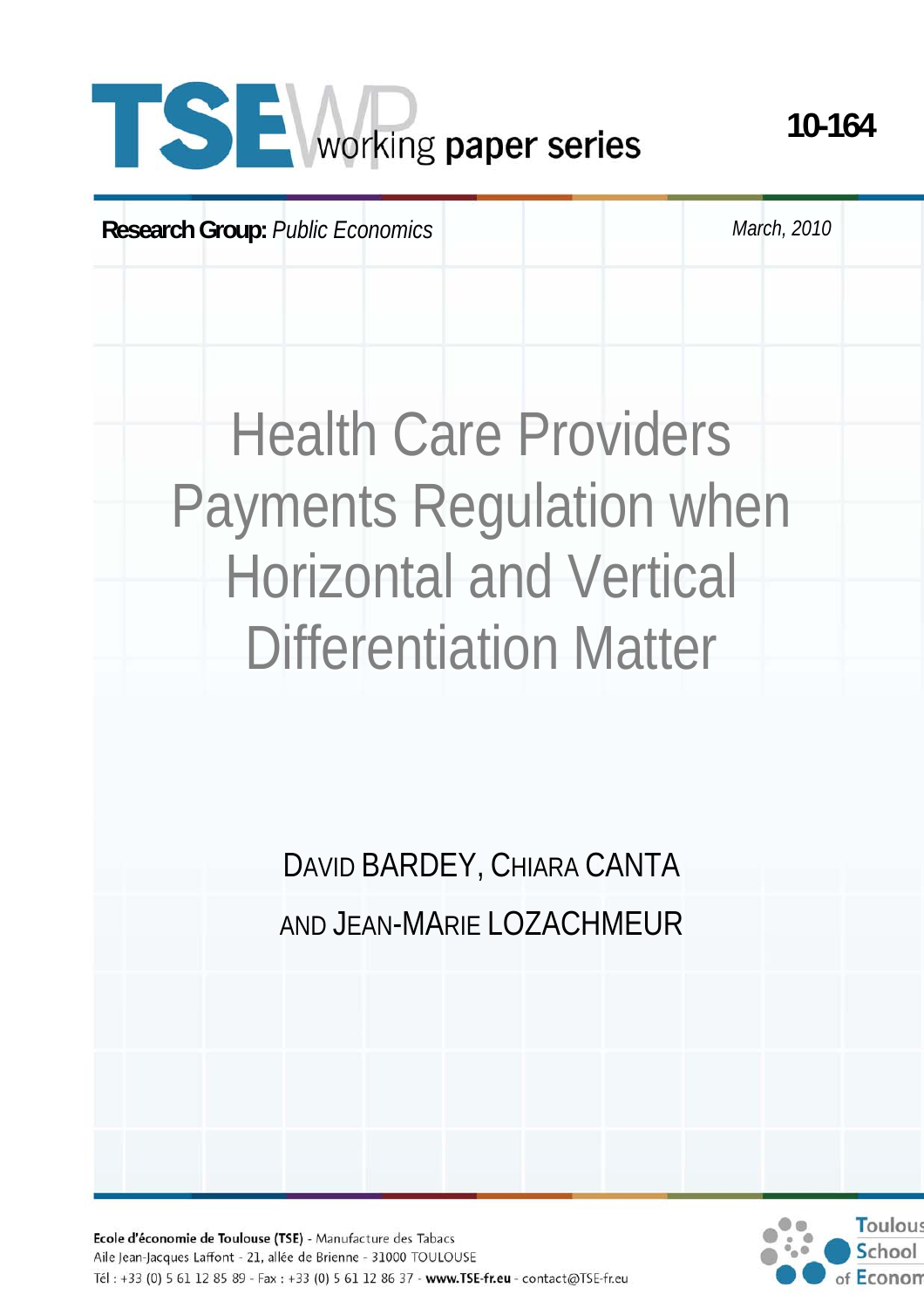# Health care providers payments regulation when horizontal and vertical differentiation matter<sup>1</sup>

David Bardey<sup>2</sup>, Chiara Canta<sup>3</sup> and Jean-Marie Lozachmeur<sup>4</sup>

March 15, 2010

1We gratefully acknowledge the financial support of the Fondation du Risque (Chaire Santé, Risque et assurance, Allianz).

2Ecole Polytechnique de Paris, Toulouse School of Economics (GREMAQ) and University of Rosario (Bogota).

3Toulouse School of Economics (GREMAQ).

4Toulouse School of Economics (IDEI and GREMAQ-CNRS).Corresponding Author: Jean-Marie Lozachmeur, Manufacture des Tabacs, 21 Allée de Brienne, F-31000 Toulouse. jean-marie.lozachmeur@univ-tlse1.fr. Tel: +33(0)561128564.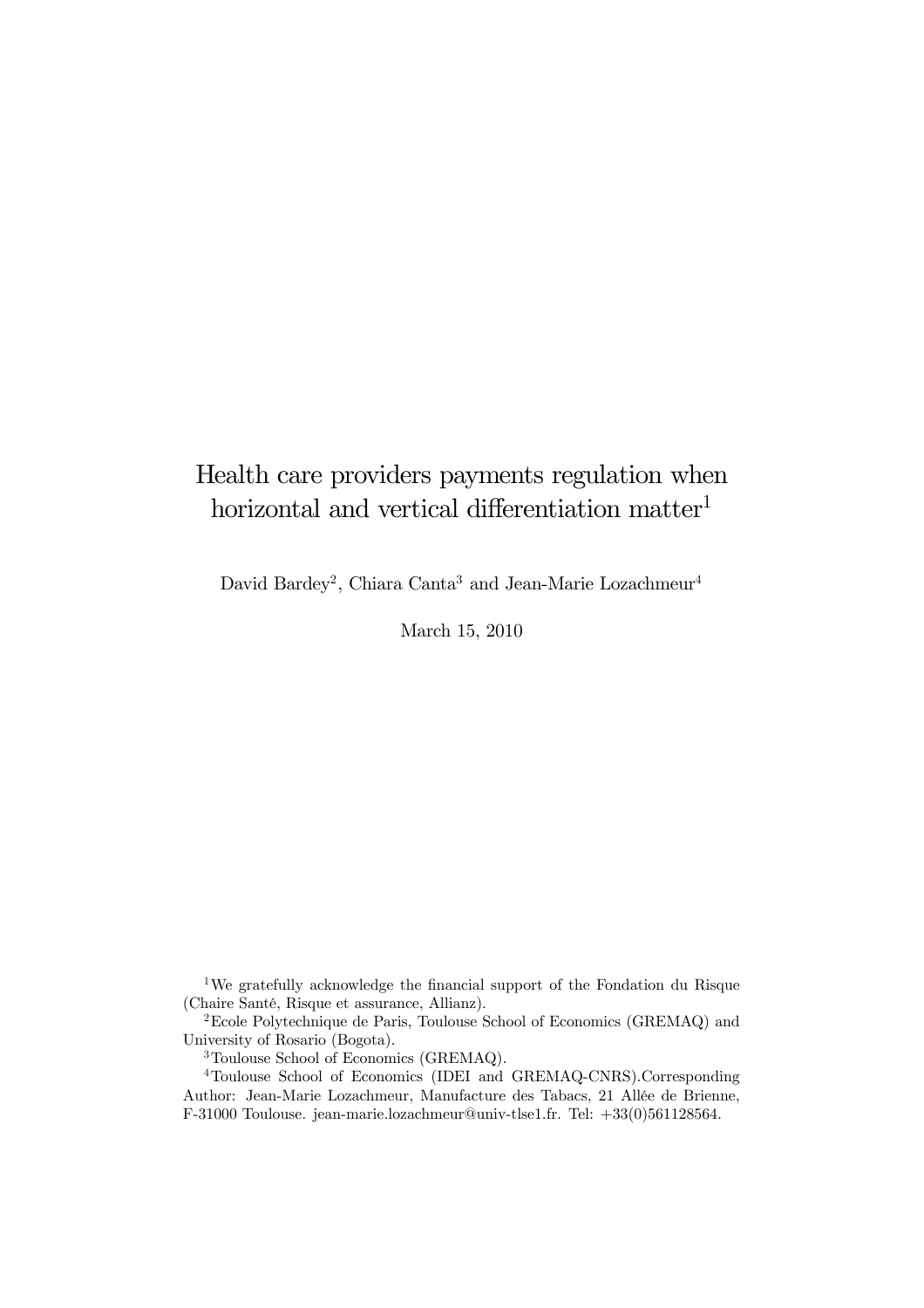#### Abstract

This paper analyzes the regulation of payment schemes for health care providers competing in both quality and product differentiation of their services. The regulator uses two instruments: a prospective payment per patient and a cost reimbursement rate. When the regulator can only use a prospective payment, the optimal price involves a trade-off between the level of quality provision and the level of horizontal differentiation. If this pure prospective payment leads to underprovision of quality and overdifferentiation, a mixed reimbursement scheme allows the regulator to improve the allocation efficiency. This is true for a relatively low level of patients'transportation costs. We also show that if the regulator cannot commit to the level of the cost reimbursement rate, the resulting allocation can dominate the one with full commitment. In particular, some cost reimbursement might be optimal even for higher levels of transportation costs.

JEL Code: I18, L51.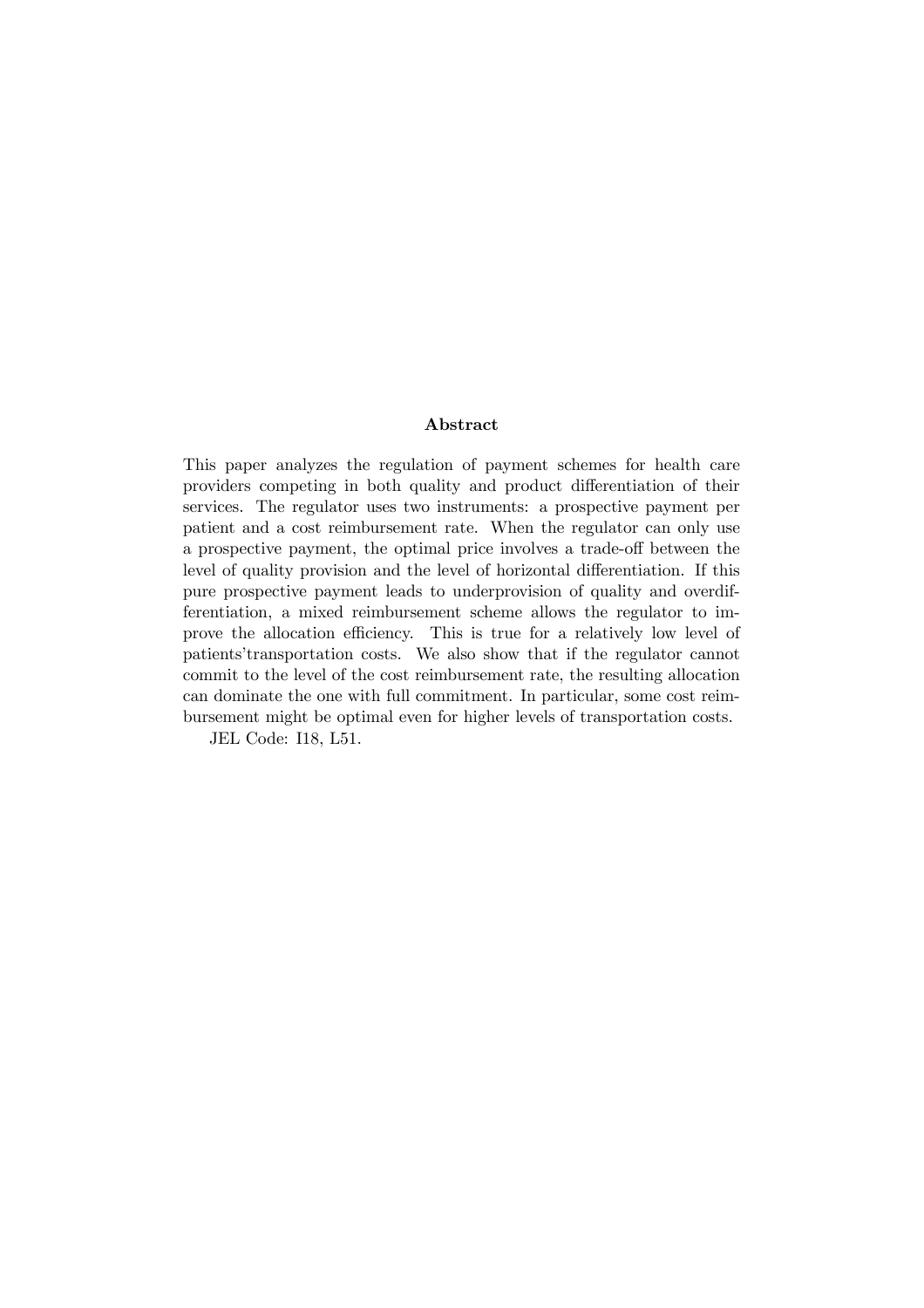# 1 Introduction

The literature dealing with the optimal regulation of health care providers' payments has been prolific. It has mainly focused on the desirability of mixed reimbursement schemes in the presence of providers' moral hazard, variable quality of care and cream skimming. As summarized in Newhouse (1996), more prospective payment schemes induce more effort on cost containment while inducing risk selection and lower quality. Conversely, retrospective payments may be useful to elicit a sufficient quality level or to avoid cream skimming strategies but to jeopardize cost containment. This literature usually adopts a principle-agent framework in which imperfect competition between health care providers is not an issue. The goal of this paper is precisely to revisit the question of the desirability of mixed payment schemes in a setting with non contractible horizontal and vertical differentiation on the providers' side. While non contractible vertical differentiation (understood here as the quality provision) has been the object of many studies, non contractible horizontal differentiation - like the physical location or product differentiation of health care providers - has not very much attracted the attention so far.

Indeed, empirical and anecdotal evidence shows that both providers' location and health services' differentiation are important features of health care markets, possibly affecting the nature of competition between providers and the quality of health care delivered to patients. In both cases, this choice constitutes for physicians a manner to attenuate competition intensities. Empirical evidence suggests that distance from providers is an important determinant of patients' choice. For instance, Tay (2003) estimates the importance of distance and quality in the choice of an hospital by acute myocardial infarction patients. She shows that spatial differentiation is important in explaining hospital choices, even though patients seem to trade-off quality and distance. However, at least in local markets, it is generally impossible to contract directly the degree of spatial differentiation.<sup>1</sup> Health care providers can also differentiate their products in many ways. While reimbursement schemes are usually different across medical specialties, providers belonging to a given specialty group are often not providing exactly the same kind of services. For instance, doctors can differ in their medical practices.<sup>2</sup> Hospital medical practices might not be homogeneous due to different treatment styles of affiliated doctors. A long as these differences are perceived by patients, this creates horizontal differentiation across services provided in the same areas. As pointed out by Epstein and Nicholson (2003) in the case of

<sup>1</sup>According to the level of decentralization in the health care system, some regulatory differences can appear between hospitals which belong to different regions. As we study competition in local markets, this situation is out of the scope of this paper.

<sup>2</sup>Physicians preferences towards different medical medical practices are often referred as school effects (Phelps and Mooney, 1993).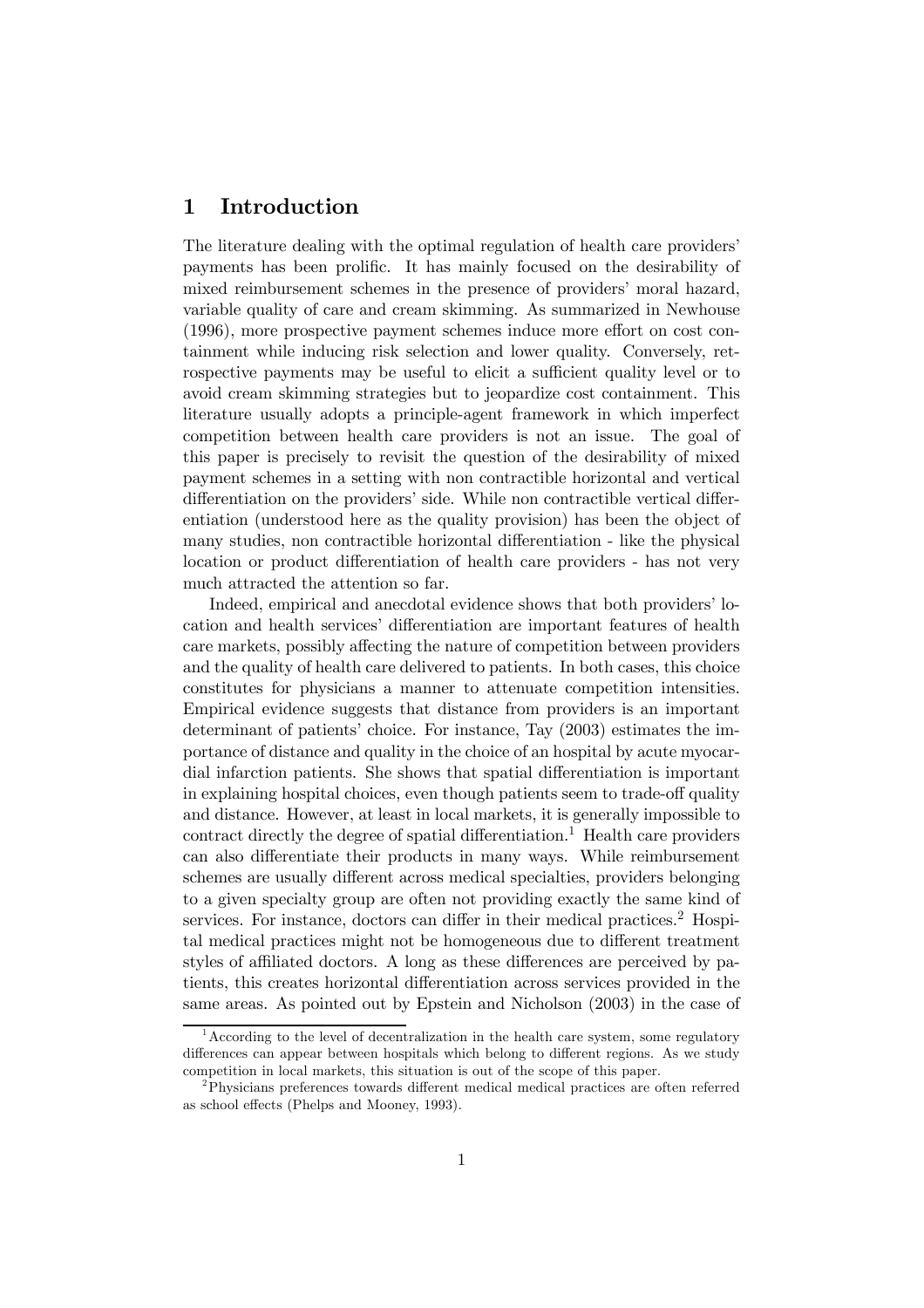cesarean sections, the small area variation in hospital medical practices can be huge within markets. Doctors can also attempt to differentiate by other means. A look at the advertisements posted by general practitioners on the Yellow pages, though anecdotal, is fairly instructive. On the Paris Yellow Pages, one post says: "University Lecturer in Homeopathy. Fluent English" On the London Yellow Pages, one can find a general practice describing itself with these words: "All women doctors. Physiotherapist, Counselors, Acupuncture, Dermatology..."At least in terms of marketing, the attempt to differentiate is quite clear. Another example of differentiation is the specialization in alternative medical practices. In the Paris Yellow Pages, one can easily verify that 20% of general practitioners are specialized in some kind of alternative medicine such as homeopathy and acupuncture.<sup>3</sup>

Using a standard Hotelling model of spatial competition, we analyze health providers' strategies in terms of location and quality. Patients choose a provider and incur a transportation cost according to the distance between their location and the provider's one. Following Ma (1994), we assume that patients are also sensitive to the level of quality provided. We consider that quality not only affects the fixed cost of the health care but also the variable cost incurred by providers. Indeed, in most cases, the purchase of equipment by providers constitutes some fixed costs while their utilization generate variable costs. $4$  On top of that, the regulator uses two instruments: a fixed payment per patient and a cost reimbursement rate. For instance, in some countries, general practitioners and specialists are reimbursed by a mix of capitation and fee-for-service. Also in most European health systems, hospitals are nowadays remunerated on a D.R.G. basis but some cost-based adjustments are still rather common (e.g. through per diem reimbursement for long inpatient treatments, or through adjustments based on the patients' mix).

Our results show that when the degree of horizontal differentiation is contractible, the standard result holds: a pure prospective scheme achieves the first best allocation. On the contrary, there is room for some cost reimbursement when it is not contractible. Similarly to a multitasking setting à la Holmstrom and Milgrom (1992), horizontal and vertical differentiation are substitutes in our model: an increase in horizontal differentiation leads

<sup>&</sup>lt;sup>3</sup>In France, visits to general practitioners are equally remunerated, whatever is the G.P. specialization. In practice, the regulation and the level of reimbursements are usually different across specialities but the same regulatory scheme is likely to apply to all doctors in the same speciality. In the case of general practitioners, acupuncture treatments are not reimbursed at the same rate, and a big share of the price is paid out of pocket by the patient. If the acupuncture treatment is performed by the family general practitioner, however, the visit is totally reimbursed to the patient (as a practitioner visit).

<sup>&</sup>lt;sup>4</sup>Our application to hospitals markets is restricted to health care systems where hospitals are characterized by a price regulation such as in many European health care systems or the US Medicare and Medicaid programmes (see Brekke et al. [2008] for a similar caveat).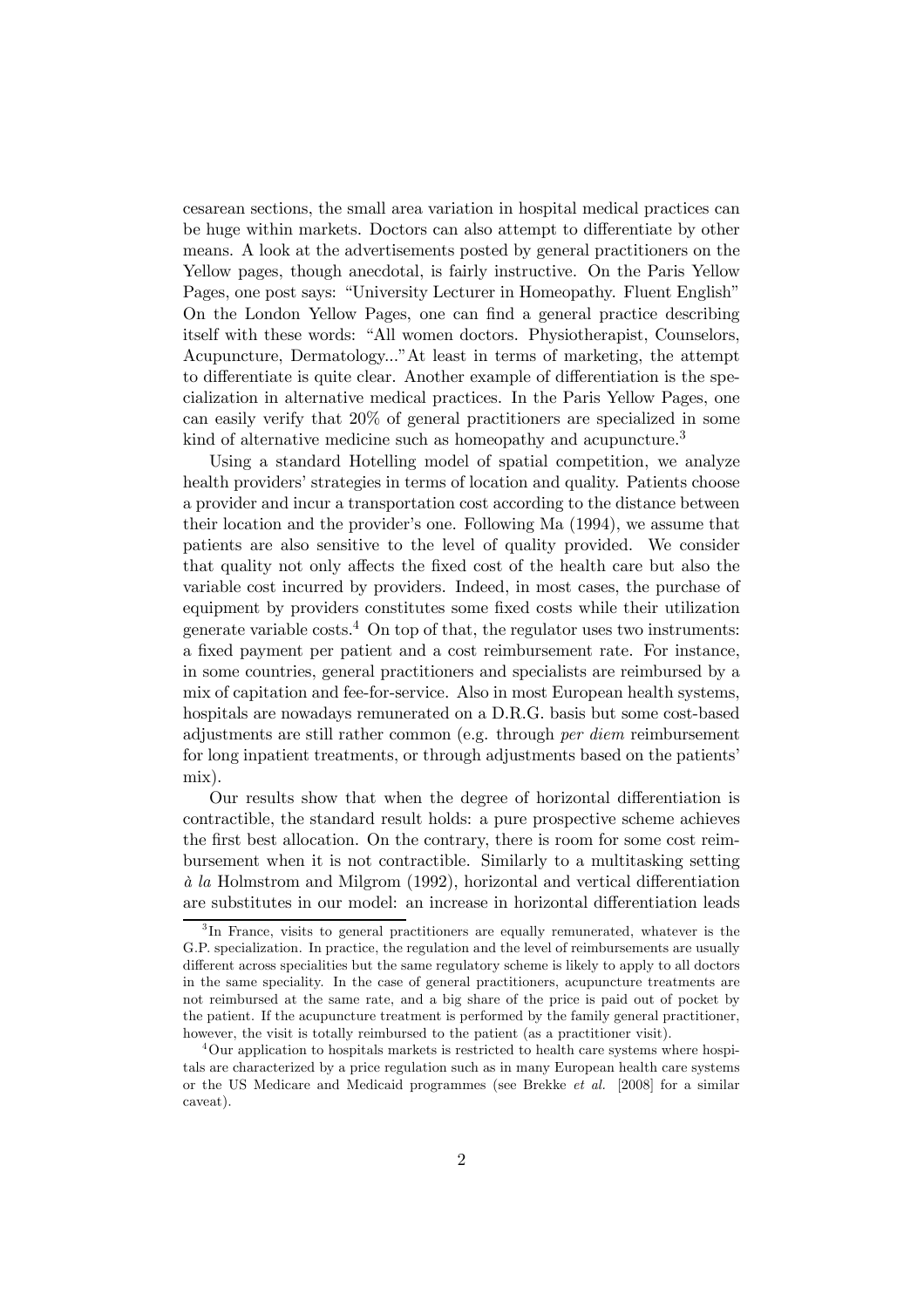to a decrease in quality, since locating further apart allows providers to relax quality competition. If the only instrument available to the regulator is a capitation payment, a trade-off between quality and differentiation occurs. This trade-off can be partially relaxed by some level of cost reimbursement.

When the regulator can commit on both instruments, our results reveal that a mixed reimbursement scheme is welfare improving if the allocation induced by an optimal prospective payment alone is characterized by underprovision of quality and overspecialization. The intuition for this result is that, if the transportation cost is low, providers have strong incentives to locate far apart, in order to dampen quality competition. Since the level of differentiation increases with the regulated price, the latter must be so low to elicit the optimal locations, that the resulting level of quality is too low. The regulator optimally introduces some cost reimbursement to make quality less costly.

When the regulator cannot commit to any instrument or can only commit to a cost reimbursement rate, the quality level is equal to its first best value while maximum differentiation occurs. Alternatively, when the regulator can only commit to a prospective payment, the optimal payment mechanism is sometimes able to improve the level of welfare obtained under full commitment. This occurs when the transportation cost is low or high enough, *i.e.* when the full commitment solution either implies full or zero cost reimbursement.

This paper relates to and borrows from two strands of the literature. In a framework where the demand for health care is sensitive to quality and costs are observable *ex post*, Ma  $(1994)$  shows that a pure prospective reimbursement leads to an optimal allocation. However, as Allen and Gertler (1991) and Ma (1994) himself point out, a mixed remuneration scheme may be optimal in the presence of cream skimming or dumping. This reimbursement system is motivated by the necessity to obtain uniform levels of quality and access to care, even if it reduces the effort in cost containment.<sup>5</sup> Economides (1989) analyzes the price competition market outcome in a Hotelling model with horizontal and vertical differentiation. Calem and Rizzo (1995) consider the strategic behavior of hospitals that compete in quality and that choose their location in a setting in which hospitals internalize part of the patients' transportation costs. The ingredients of their model are similar to ours but they focus on the equilibrium outcome and do not study the optimal regulation. Ma and Burgess (1993) and Wolinsky (1997) look at price competition and price regulation in a spatial duopoly model including the quality dimension. However, they do not consider the interaction between quality and location. To our knowledge, the only paper that tackles the problem of regulation when locations are endogenous is the one by Brekke

 $5$ Similarly, Chalkley and Malconsom (1998) show that a mixed reimbursement scheme improves on a prospective one when it is not efficient to treat all the patients.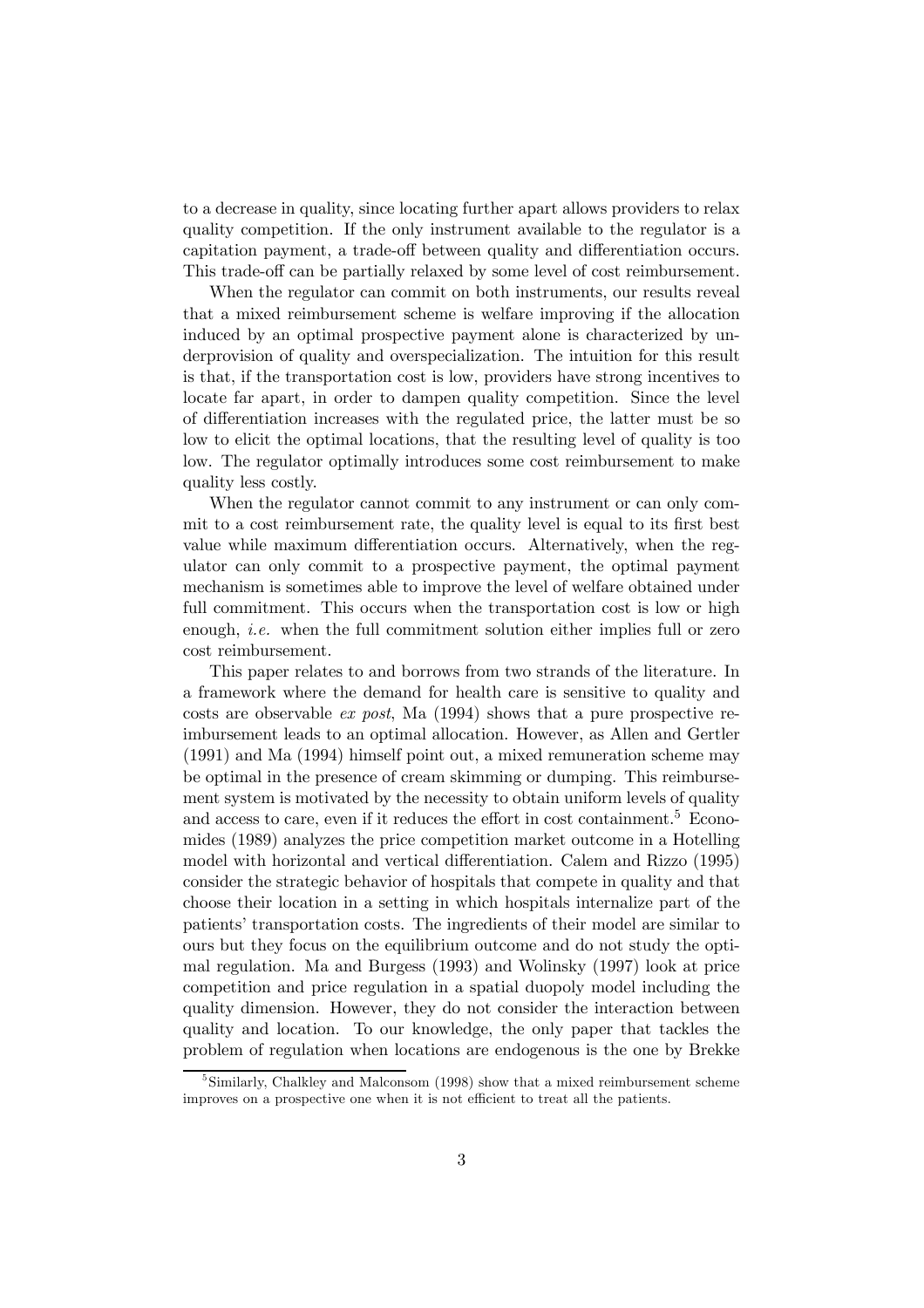et al. (2006). Their model is very close to ours but it does not include a variable cost that depends on the provider's quality levels, thus ruling out any possible role for cost reimbursement.

The paper is structured as follows: section 2 is devoted to the presentation of the model. Section 3 characterizes the optimal regulation in presence of full commitment, while section 4 considers the case of partial commitment. The last section concludes.

# 2 The model

We consider a standard Hotelling model, with two providers indexed by  $i = 1, 2$ , both located on a line of length one. Without loss of generality, we call provider 1 the provider whose location  $x_1$  is on the left, and provider 2 the one whose location  $x_2$  is on the right. There is a mass one of patients all purchasing one unit of medical care. Both providers offer the medical good with quality  $q_i$ ,  $i = 1, 2$ . The unit price perceived by the patients is equal to zero since a third payer remunerates the providers.

For each unit of medical good supplied, each provider receives a prospective payment P and a cost reimbursement rate  $\alpha \in [0,1]$  based on variable costs reported. Since the demand of health care is fixed to one, each provider gets a payment  $P + \alpha c q_i$  per patient where  $c < 1$  is a variable cost per unit of quality q supplied. Quality is assumed to be not observable, but verifiable ex post by the regulator (see Laffont and Tirole, 1993). Importantly, the payment scheme is not conditioned on the degree of product differentiation or on the location of a provider. As pointed out in the introduction, in spite of the fact that health providers may differentiate themselves in order to reduce the competition intensity, they receive the same payment. Concerning hospitals competition, the payment to hospitals for the same treatments are generally the same and are independent of their location or kind of medical practice.

In the benchmark model, the timing is as follows: first, the regulator chooses the payment scheme that optimizes an utilitarian social welfare function. Then, providers decide where to locate over the line. In a next step, they set the level of quality provided.<sup>6</sup> Finally, patients choose which provider they visit. In section 4, we consider another timing in order to cope with lack of commitment issues.

The following sections consider the behavior of the different actors. First, we focus on patients' choice in terms of providers. Next, we analyze the

 ${}^{6}$ In our model the level of quality is considered to be a short term decision variable. Here, quality is the result of short term investments in machines, diagnostic tests, amenities that may improve the outcome of the treatment or patients' comfort. It should not be interpreted as the quality of the provider (for instance the academic reputation of the medical school one provider attended), which is assumed to be exogenous and homogenous in the model.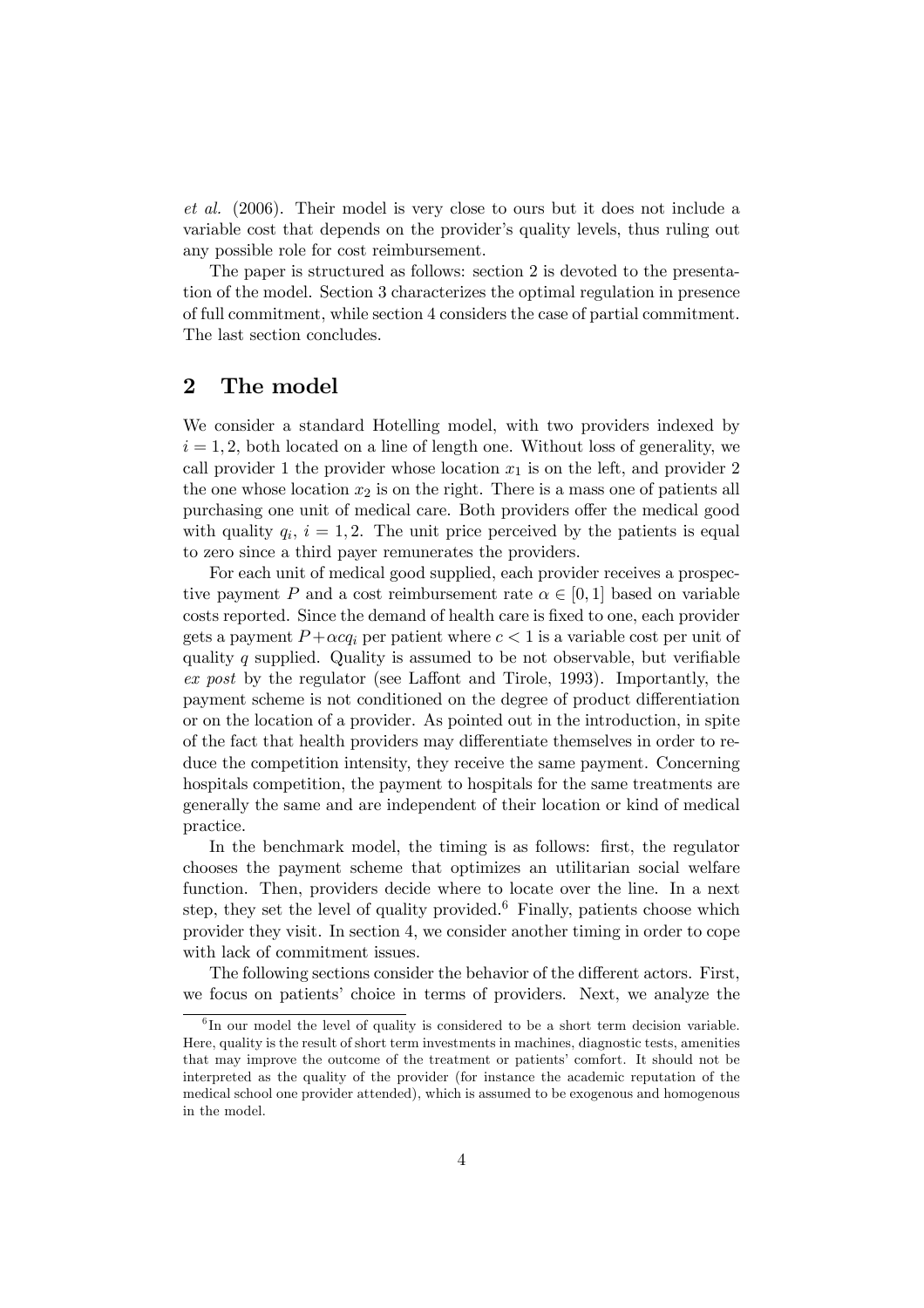providers' incentives with respect to health care quality and location decisions assuming that the regulator can commit on both instruments.

#### 2.1 Patients' behavior

Patients are uniformly located along the line and they incur quadratic transportation costs. They perfectly observe the level of quality and the location of each provider. The patient with address  $x \in [0, 1]$  and choosing provider i with address  $x_i$  has an utility of the form:

$$
U_i(x) = \bar{s} + q_i - t(x - x_i)^2, \, i = 1, 2,
$$

where  $\bar{s}$  is the common utility that each patient gets from a visit to a provider. In other words, we implicitly assume out any heterogeneity in the severity of the illness. Moreover, the patients' utility is increasing in the quality  $q_i$  supplied by the provider i and is decreasing in the transportation cost t. Patients benefit from full coverage so that their utility does not depend on the level of prices. We assume that  $\bar{s}$  is large enough so as to ensure that the market is fully covered for any value of  $q_i$ ,  $i = 1, 2$ .<sup>7</sup> The demand faced by provider 1 is thus equal to:

$$
\bar{x} = \frac{1}{2}(x_1 + x_2) + \frac{q_1 - q_2}{2t\Delta},\tag{1}
$$

where  $\Delta = (x_2 - x_1)$  represents the degree of horizontal differentiation between providers. As the market is fully covered, the demand faced by provider 2 is thus equal to  $(1 - \bar{x})$ .<sup>8</sup>

#### 2.2 Providers' behavior

Providers are profit maximizers. Substituting the demand function described by equation (1), providers 1 and 2 profit functions are respectively:

$$
\pi_1 = (P - c'q_1) \left( \frac{1}{2} (x_1 + x_2) + \frac{q_1 - q_2}{2t\Delta} \right) - \frac{\gamma}{2} q_1^2,
$$
\n
$$
\pi_2 = (P - c'q_2) \left( 1 - \frac{1}{2} (x_1 + x_2) + \frac{q_2 - q_1}{2t\Delta} \right) - \frac{\gamma}{2} q_2^2,
$$
\n(2)

where  $c'q = (1 - \alpha)cq$  constitutes the net variable cost faced by providers, according to the reimbursement level  $\alpha$ .  $\gamma > 0$  measures the relative importance of the fixed cost incurred for a quality level  $q_i$ . It is worth noticing

<sup>&</sup>lt;sup>7</sup>In a symmetric equilibrium, the market is covered for every  $q_i \geq 0$  if and only if  $\bar{s} \geq Max \left[ t(\tilde{x})^2, t(1-2\tilde{x})/2 \right],$  where  $\tilde{x}$  is the distance between the provider's location and the middle of the line.

<sup>&</sup>lt;sup>8</sup>The transportation costs are fully borne by patients. In the physical location interpretation of the model, this rules out the possibility of home visits by the provider. This assumption is reasonable as long as the patients have to pay out-of-pocket to get home visits from general practitioners, unless their health status makes it necessary.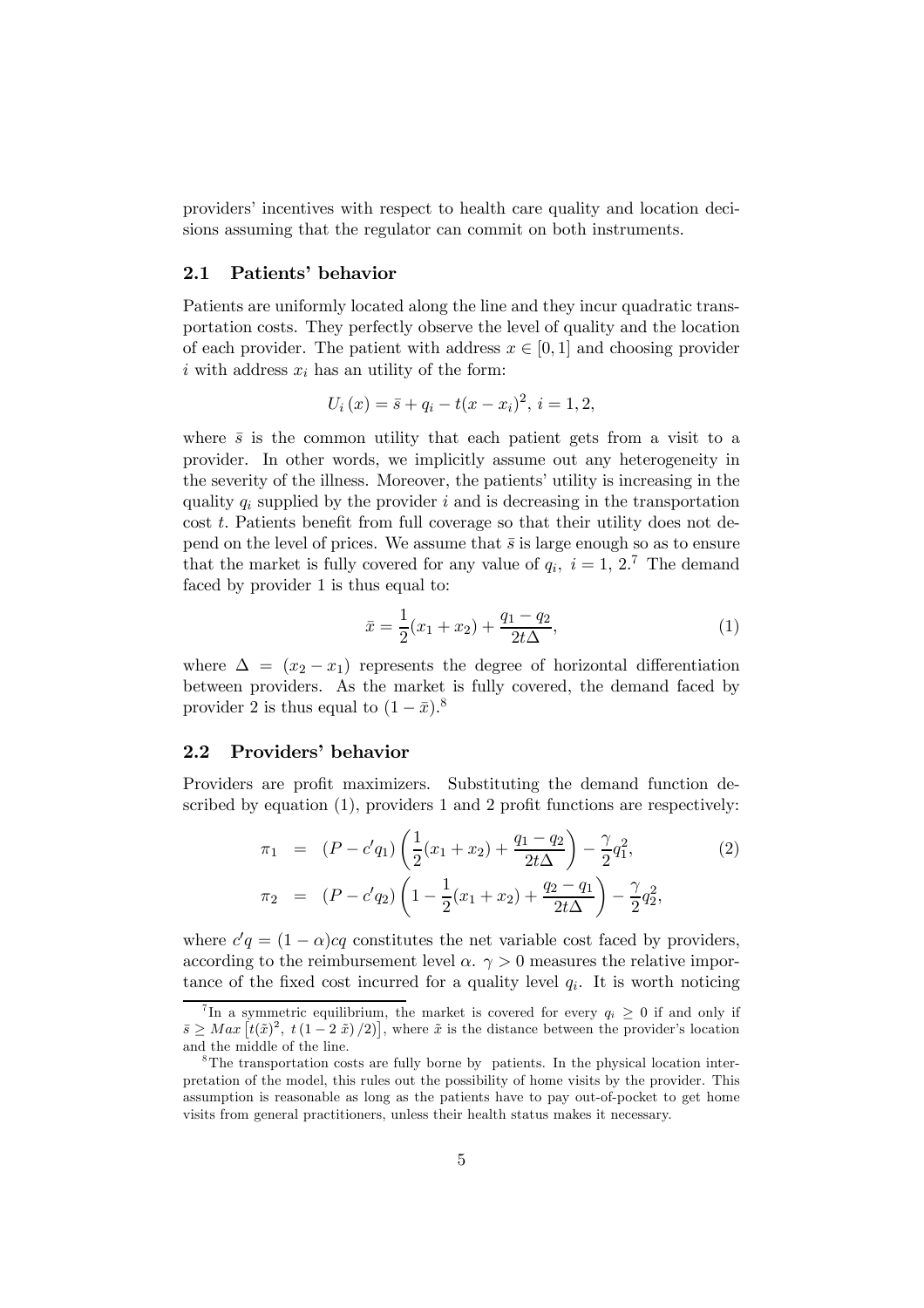that in our setting, regulating the cost reimbursement or the marginal cost is equivalent. Indeed, in our framework, the level of quality has an effect on both variable and fixed costs.<sup>9</sup> As in Ma  $(1994)$ , the cost reimbursement only depend on variable costs. The provision of quality may require to invest in equipment and machines needed to perform some tests or treatments. We allow health care providers to report the functioning cost of these machines but we assume out the possibility to claim the reimbursement of the fixed cost. This seems realistic as the imputation of the fixed cost to each single act may be difficult or even prohibited by law. Usually the fixed costs related to the equipment of a practice are completely in charge of the provider.

As in a standard backward analysis, we first analyze the providers' quality choice. Then, we focus on the location sub-game equilibrium.

#### 2.2.1 Quality choice

Providers choose the level of quality that maximizes their profit given their respective location  $x_1$  and  $x_2$ . Each provider's strategy set in this subgame is thus  $\mathbb{R}^+$ . Assuming an interior solution and maximizing the profit of provider i with respect to  $q_i$ ,  $i = 1, 2$  yield respectively the following first order conditions:<sup>10</sup>

$$
\frac{(P - c'q_1)}{2t\Delta} - c' \left(\frac{1}{2}(x_1 + x_2) + \frac{q_1 - q_2}{2t\Delta}\right) = \gamma q_1,\tag{3}
$$

$$
\frac{(P - c'q_2)}{2t\Delta} - c'\left(1 - \frac{1}{2}(x_1 + x_2) + \frac{q_2 - q_1}{2t\Delta}\right) = \gamma q_2.
$$
 (4)

Using (3) and (4) for a symmetric equilibrium in which  $x_1 = 1 - x_2$  gives:

$$
q^*(\Delta,.) = \frac{P - c't\Delta}{c' + 2t\gamma\Delta}.
$$
 (5)

Differentiating (5) with respect to P,  $c'$  and  $\Delta$  yields the following comparative statics:

$$
\frac{\partial q^*(\Delta,.)}{\partial P} = \frac{1}{c' + 2t\gamma\Delta} > 0,
$$
  
\n
$$
\frac{\partial q^*(\Delta,.)}{\partial c'} = -\frac{2\gamma t^2 \Delta^2 + P}{(c' + 2t\gamma\Delta)^2} < 0,
$$
  
\n
$$
\frac{\partial q^*(\Delta,.)}{\partial t} = -\frac{(c'^2 + 2P\gamma)\Delta}{(c' + 2t\gamma\Delta)^2} < 0,
$$
  
\n
$$
\frac{\partial q^*(\Delta,.)}{\partial \Delta} = -\frac{t(c'^2 + 2\gamma P)}{(c' + 2t\gamma\Delta)^2} < 0.
$$
 (6)

<sup>10</sup>The second order conditions are fulfilled since  $\partial^2 \pi_i / \partial q_i^2 = -(2c'/2t\Delta) - \gamma < 0$ .

 $9^9$ For instance, a provider may decide to buy the equipment to make radiographies inside his practice. The purchase of the machine constitutes a fixed cost while it affects the variable cost of the provider's diagnostic according to the number of radiographies provided.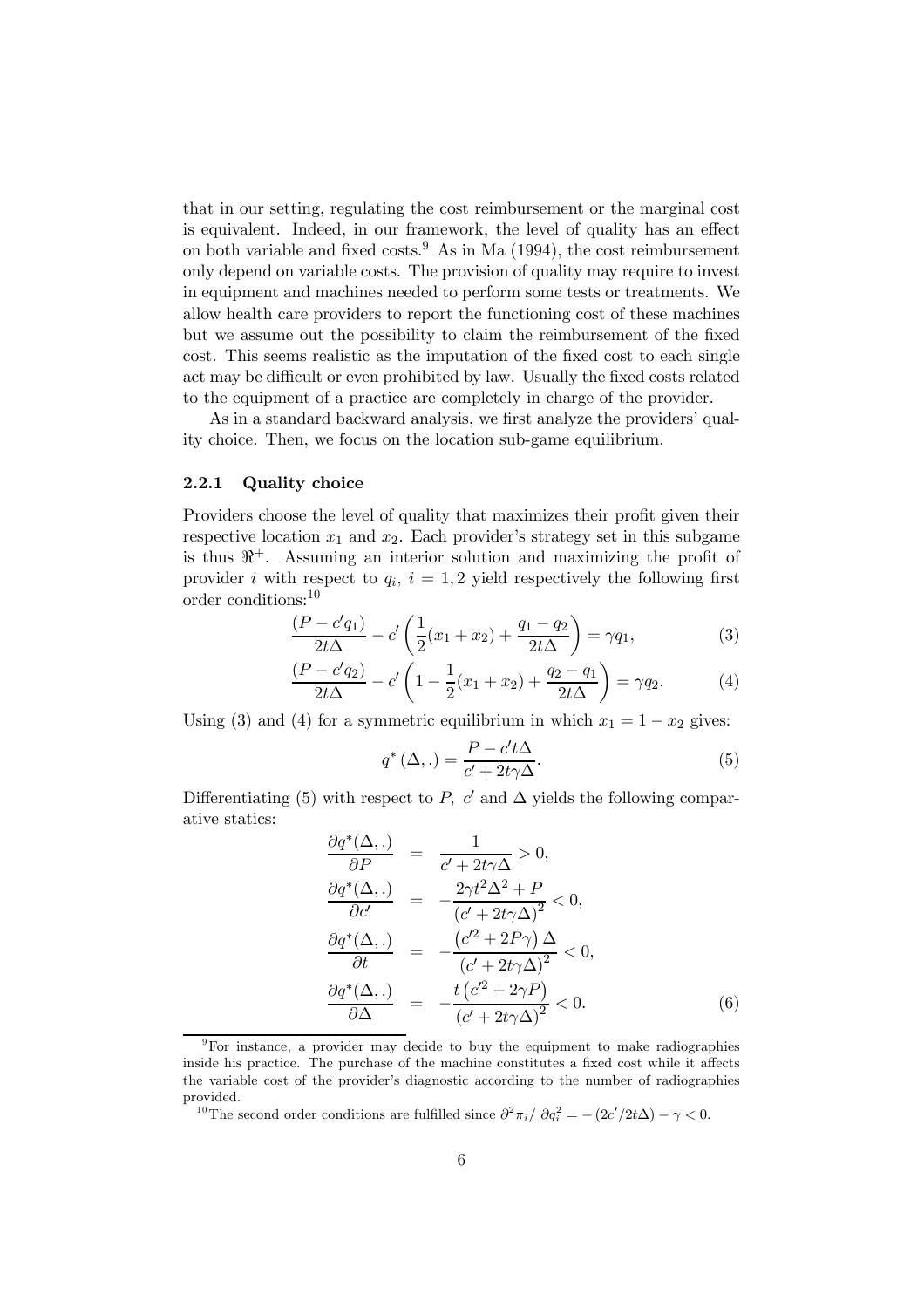**Remark 1** The level of quality increases in the prospective payment and decreases in the variable cost, the transportation cost and the differentiation intensity.

As the marginal return of quality is increasing in  $P, q^*$  is increasing in the prospective payment P. Quality obviously decreases with the net variable cost parameter  $c'$  and the fixed cost parameter  $\gamma$ . t captures the horizontal differentiation sensitivity of the demand. Thus the higher is  $t$  the lower is the quality competition intensity. Clearly, the higher is the degree of horizontal differentiation  $\Delta$ , the lower are the incentives to provide high quality, since the demand is more captive due to the large distance among providers. This implies that horizontal and vertical differentiation are substitutes: the higher (lower) is the degree of horizontal differentiation, the lower (higher) is the level of quality. In other words, horizontal differentiation dampens quality competition.<sup>11</sup>

#### 2.2.2 Location choice

For given levels of regulatory parameters, each provider sets his location on the Hotelling line.12 More precisely, provider 1 maximizes his profit function (2) with respect to  $x_1$ . Using the envelope theorem, the first order condition is:

$$
(P - c'q_1) \left(\frac{1}{2} + \frac{q_1 - q_2}{2t\Delta^2} - \frac{\partial q_1}{\partial x_1} \frac{1}{2t\Delta}\right) = 0.
$$
 (7)

In a symmetric equilibrium, substituting equation (5) in (7) and assuming an interior solution gives:

$$
(P - c'q^*)\left(1 - \frac{\partial q^* (\Delta, .)}{\partial x_1} \frac{1}{t\Delta}\right) = 0.
$$

Note that since  $(P - c'q^*) = 0$  implies negative profits, this equation holds as long as  $(1 - (\partial q^*(\Delta, .)/\partial x_1)(1/t\Delta)) = 0$ . Substituting the expression for  $(\partial q^*(\Delta,.)/\partial x_1)$ , this condition is satisfied if and only if:

$$
\frac{\left(2\gamma P + c'^2\right)}{\left(c' + 2t\gamma\Delta^*\right)^2} = \Delta^*,\tag{8}
$$

$$
(c' + 2t\gamma \Delta)(2t\gamma \Delta P + c'^2 t\Delta) \ge \gamma (P - c'^2).
$$

 $11$ <sup>To</sup> ensure the existence of a symmetric equilibrium in the two stage game, we need to check that, for every pair of locations such that  $x_1 = 1 - x_2$ , the providers earn non negative profits by setting their quality according to the rule  $q = q^*(\Delta, \cdot)$ . The condition that has to hold to ensure non negative profits is

<sup>&</sup>lt;sup>12</sup>We restrict the location strategy set of provider 1 to be [0, 1/2], and the strategy set of provider 2 to  $(1/2, 1]$ . By excluding the possibility that the providers both locate in the point 1/2, we ensure that the problem is well defined for each value of the regulatory parameters. In fact, equation (5) shows that if  $\Delta = 0$  and  $c' = 0$ , there would exist no Nash equilibrium in the quality subgame.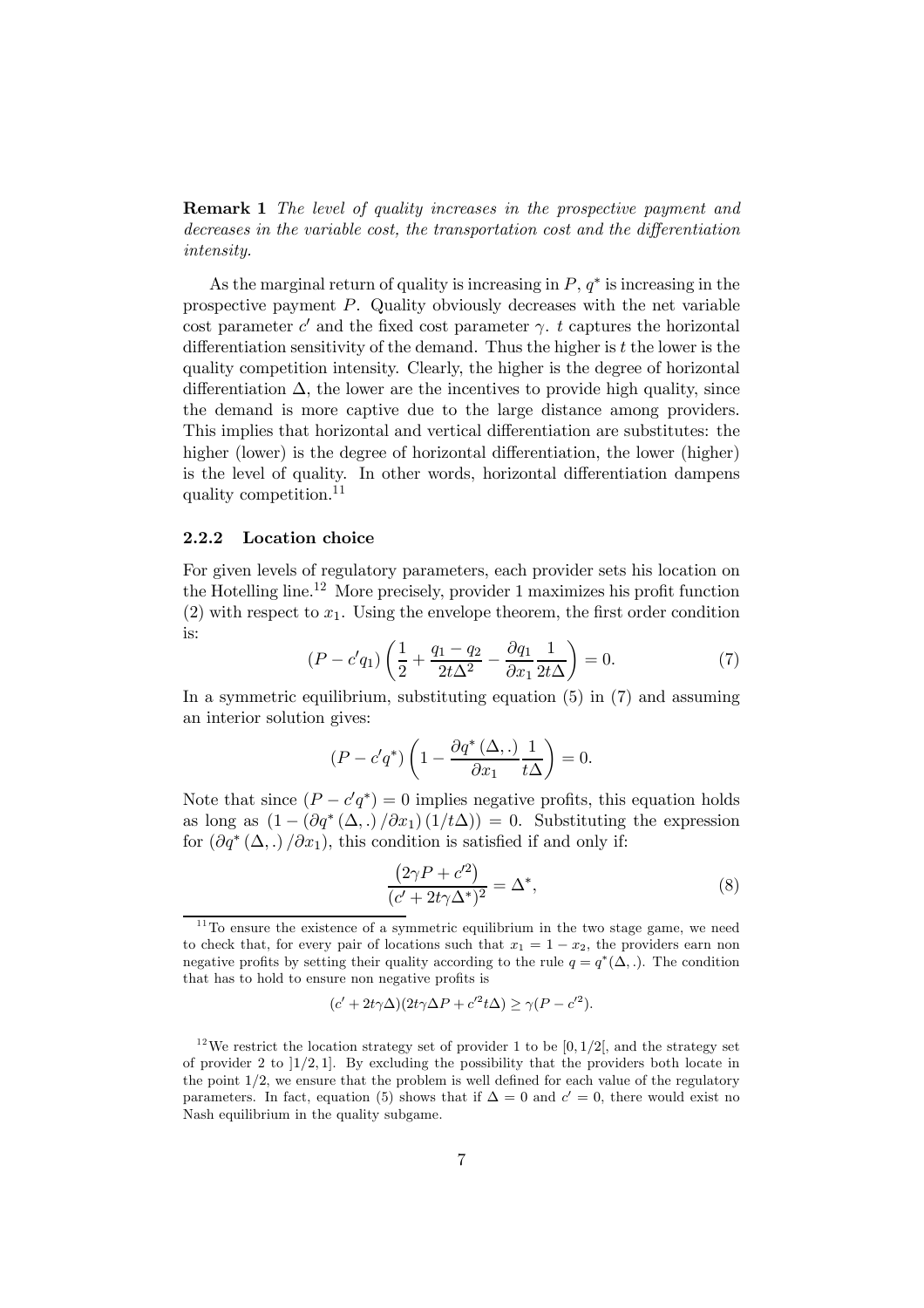which defines implicitly  $\Delta^*$  (.) as a solution of a third degree polynomial. Note that at any solution of (8),  $\Delta^*$  (.) is strictly positive.<sup>13</sup> The equilibrium level of quality is thus given by  $q^*$  (.) =  $q^*$  ( $\Delta^*$ , .). Proposition 1 establishes some useful comparative statics results:

**Proposition 1** Comparative statics on condition  $(8)$  show that the equilibrium values of  $\Delta^*$  (.) and  $q^*$  (.) are both increasing in P and decreasing in  $c'$  and t.

#### **Proof.** See appendix B.  $\blacksquare$

As usual in horizontal differentiation models, there are two opposite effects at work: a demand and a strategic effect (Tirole, 1988). On the one hand, for a given location of the competitor, reducing the level of differentiation leads to higher market shares (demand effect). On the other hand, less differentiation leads to tougher competition on quality which drives the providers to increase the level of differentiation in order to dampen quality competition (strategic effect). In our model, the demand effect for provider 1 in a symmetric equilibrium is:

$$
\frac{\partial D_1}{\partial x_1}=\frac{1}{2},
$$

while the strategic effect is captured by:

$$
\frac{\partial D_1}{\partial q_2} \frac{\partial q_2}{\partial x_1} = \frac{1}{2\Delta} \frac{(c'^2 + 2\gamma P)}{(c' + 2t\gamma \Delta)^2}.
$$

When  $P$  increases or  $c'$  decreases, the price-cost margin increases. This implies a higher strategic effect, while the demand effect is not affected so that providers choose a higher level of differentiation. However, when t increases, quality competition in the second stage becomes less intensive so that the strategic effect is weaker thus leading to a lower level of horizontal differentiation.

As shown in section 2.2.1, the quality level in the last stage is increasing in the price-cost margin level. However, since the level of differentiation increases as well, the equilibrium quality level may also decrease because of the reduction in quality competition. Proposition 1 states that the direct effect dominates so that the equilibrium level of quality increases. Direct effects also dominate for a change in the transportation cost, so that the equilibrium level of quality decreases in t.

## 3 Optimal regulation with full commitment

In this section, we analyze the optimal regulation scheme. As usual, we start with a first best analysis. We show how the first best can be implemented

<sup>&</sup>lt;sup>13</sup>We show in appendix A that  $\overline{\Delta}^*$  is a global maximum and unique in  $\Re^{++}$ .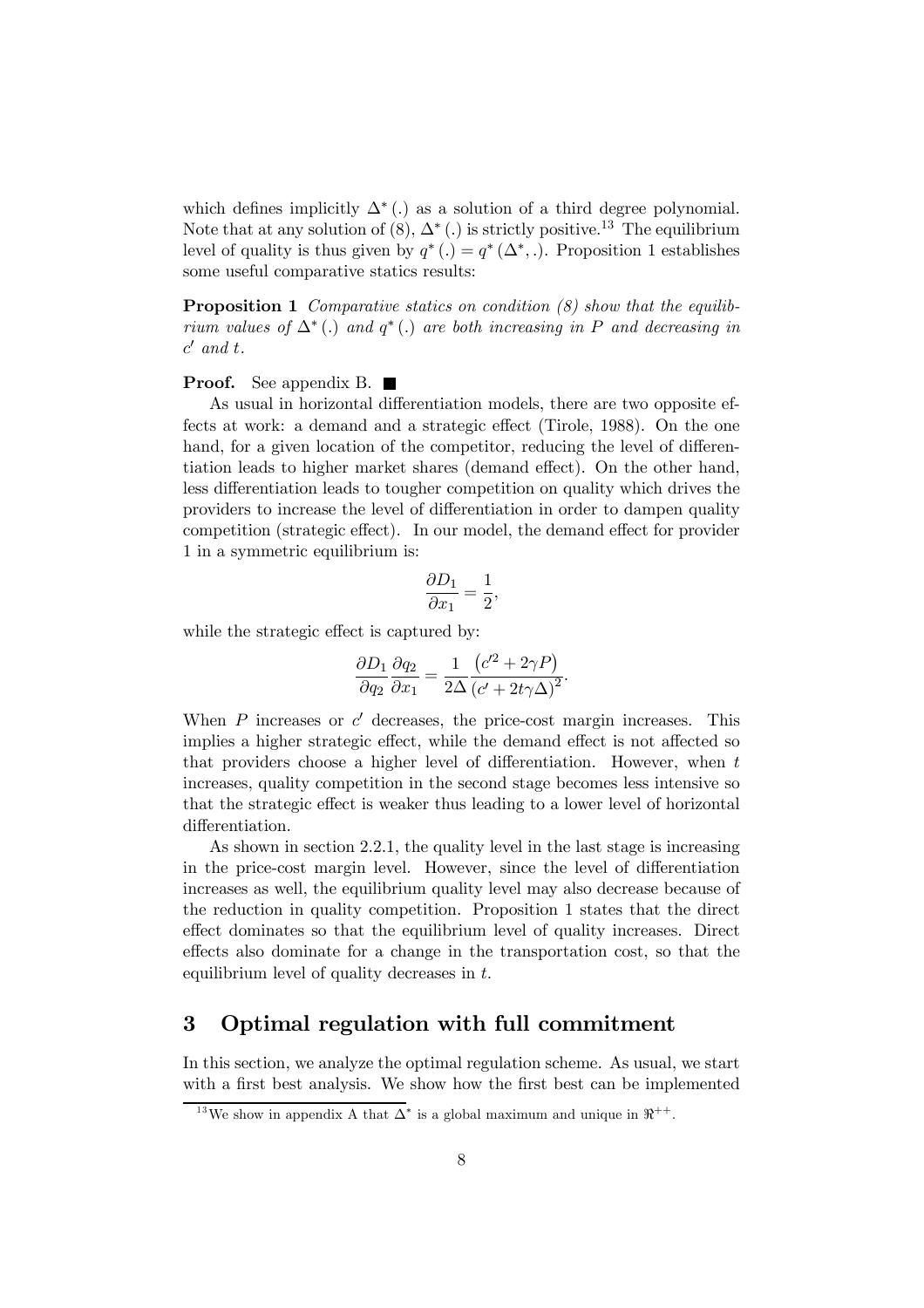through a prospective payment when locations are exogenous (Ma, 1994). Next, we characterize the optimal regulation scheme when providers can strategically set their locations.

#### 3.1 First best allocation

The social planner maximizes an utilitarian social welfare function. For purpose of simplicity, we assume that the social planner puts the same weight on the consumers' surplus and the providers' profit. The optimal allocation maximizes the social welfare function, which, under a symmetric equilibrium, has the form:<sup>14</sup>

$$
W = \int_0^{\frac{1}{2}} U_1(x) dx + \int_{\frac{1}{2}}^1 U_2(x) dx + \pi_1 + \pi_2
$$
  
=  $q(1 - c) - \gamma q^2 + \frac{t(6x_1 \Delta - 1)}{12}.$  (9)

The social planner takes into account benefits and costs of quality and minimizes the level of transportation costs. The optimal levels of quality and differentiation are then:

$$
q^{FB} = \frac{1-c}{2\gamma}, \qquad (10)
$$

$$
\Delta^{FB} = \frac{1}{2}.\tag{11}
$$

The assumption  $c < 1$  ensures that a positive level of quality is always optimal. The optimal level of quality is obviously decreasing with the marginal cost c and with the parameter  $\gamma$  that weights the fixed cost. The optimal level of differentiation is equal to  $1/2$ , a standard result in the Hotelling model with a line of length one.

Note that this optimal allocation can easily be achieved when locations are exogenously set to their optimal value. This corresponds to the case where the regulator can control directly the level of horizontal differentiation

 $^{14}\mathrm{T}$ otal transportation costs  $T$  are computed as follows:

$$
T = -\int_0^{x_1} t(x_1 - x)^2 dx + -\int_{x_1}^{\frac{1}{2}} t(x - x_1)^2 dx - \int_{\frac{1}{2}}^{x_2} t(x_2 - x)^2 dx + \int_{x_2}^1 t(x - x_2)^2 dx.
$$

Since in a symmetric equilibrium  $x_2 = 1 - x_1$ ,

$$
T = \frac{2}{3}t \left[ x_1^3 + (\frac{1}{2} - x_1)^3 \right]
$$
  
= 
$$
\frac{2}{3}t \left[ \frac{1 + 6x_1(2x_1 - 1)}{8} \right].
$$

Since  $\Delta = 1 - 2x_1$ , this yields  $T = 1/12t[1 - 6x_1\Delta]$ .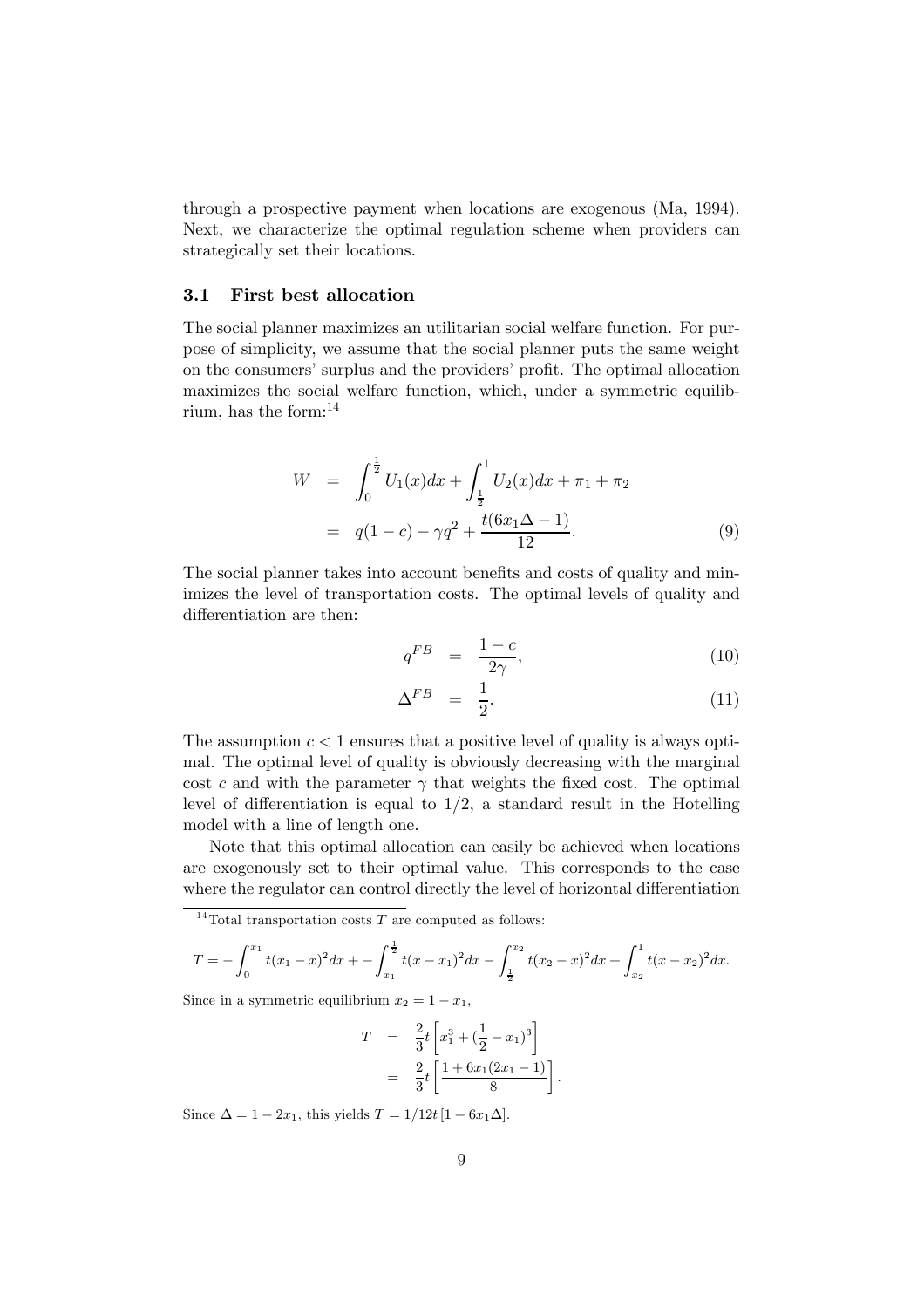(for instance by issuing licences conditioned on location). Indeed, if the differentiation level is equal to  $1/2$ , the social planner is able to elicit the optimal level of quality by a prospective payment  $P$  such that the right hand side of (5) and (10) are equalized. This result, first pointed out in Ma (1994) is resumed in the following remark:

Remark 2 If locations are contractible, a pure prospective payment

$$
P = \left(c + \gamma t - c^2\right)/2\gamma
$$

allows to implement the first best allocation.

Ma's result holds as long as the demand is sensitive to the quality level offered by the providers. Note that, with exogenous locations, the optimal regulated price is increasing in the transportation cost parameter  $t$ . High transportation costs reduce the providers' incentives to offer a high level of quality since the demand they face becomes less elastic with respect to quality. Thus in order to enhance competition among providers, the regulator has to increase the prospective payment.

#### 3.2 Endogenous locations

Consider now the case in which locations are not contractible. The optimal regulatory parameters  $P$  and  $c'$  are the solutions of the following problem:

$$
\max_{P,c'} (1-c)q(.) - \gamma q^{2}(.) + \frac{t \left[3 (\Delta(.) - \Delta^{2}(.) ) - 1\right]}{12},
$$
  
s.t.  $(\nu) c' \le c$ ,  $(\mu) c' \ge 0$ ,

£

where  $\nu$  and  $\mu \geq 0$  are the Lagrange multipliers associated to the feasible domain of c'. If  $\nu > 0$  ( $\mu = 0$ ), then  $c' = c$  which corresponds to the case where there is no cost reimbursement *i.e.*  $\alpha = 0$ , while  $\mu > 0$  ( $\nu = 0$ ) implies full cost reimbursement *i.e.*  $\alpha = 1$ . The first order conditions with respect to P and  $c'$  are respectively:<sup>15</sup>

$$
\frac{dq^*(.)}{dP}(1 - c - 2\gamma q) + \frac{t}{4}\frac{d\Delta^*(.)}{dP}(1 - 2\Delta) = 0,\tag{12}
$$

$$
\frac{dq^*(.)}{dc'}(1 - c - 2\gamma q) + \frac{t}{4}\frac{d\Delta^*(.)}{dc'}(1 - 2\Delta) - \nu + \mu = 0.
$$
 (13)

In the following sections, we characterize the optimal regulation in two cases. First, we consider a regulator constrained to use a pure prospective payment. We show that, in general, this single instrument does not allow to implement the first best allocation. We thus turn to the case where the regulator has one more instrument, namely the cost reimbursement rate  $\alpha$ .

 $15$  We assume that the second order conditions of the problem always hold.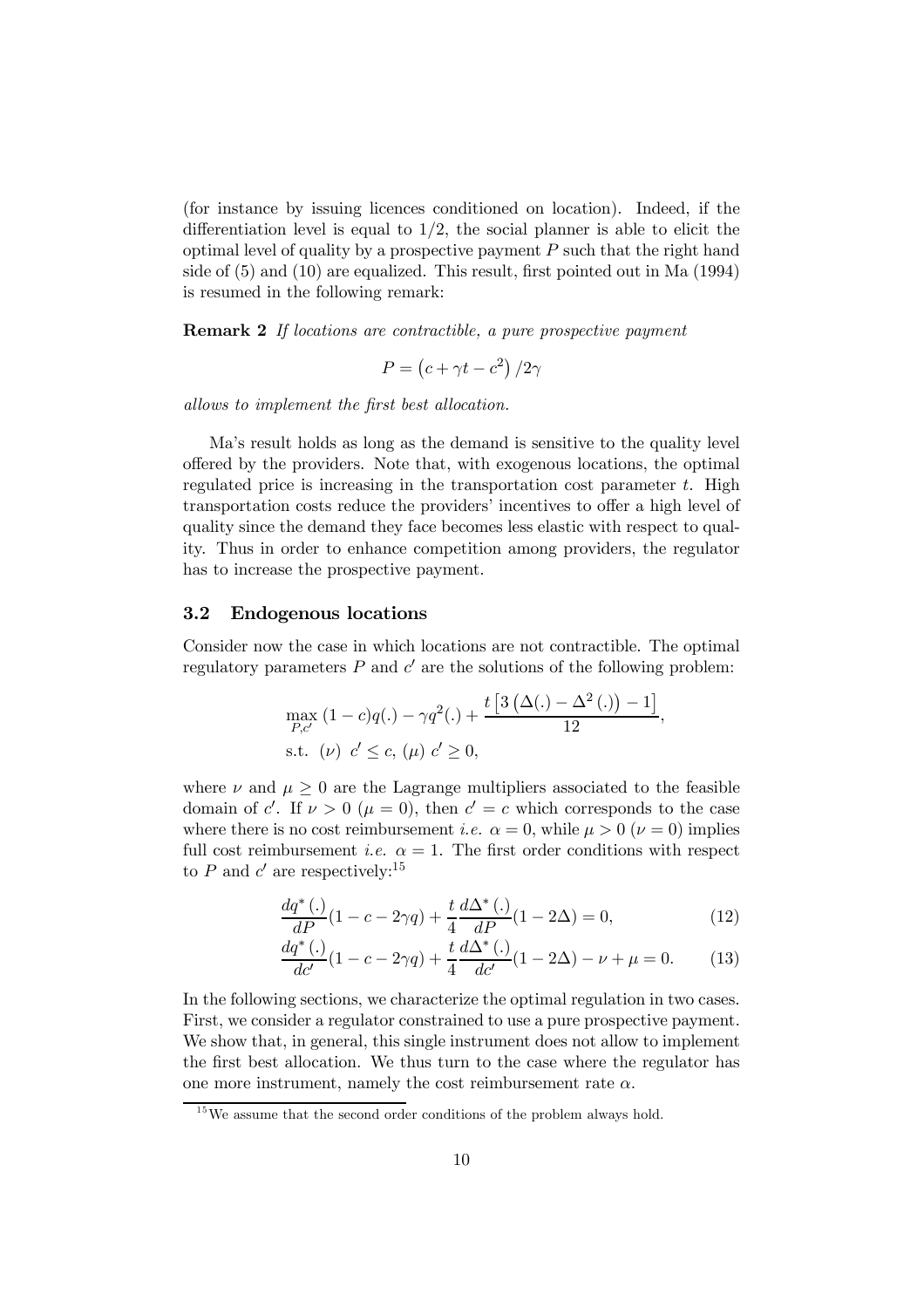#### 3.2.1 Optimal pure prospective price

To make a parallel between our analysis and the one of Brekke et al. (2006), let us first assume that the regulator is constrained to use a prospective payment alone. We obtain the following result:

Proposition 2 If the regulator is constrained to use a pure prospective payment, the first best allocation described by equations (10) and (11) can be reached if and only if  $t = \overline{t} = (2 - c)/\gamma$ . Otherwise, if t is greater(lower) than  $\overline{t}$ , the second best allocation is characterized by over(under)provision of quality and under(over)differentiation.

#### **Proof.** See appendix C.  $\blacksquare$

This result is in line with the findings of Brekke et al. (2006). The intuition for this result is related to the size of the above mentioned demand and strategic effects. If  $t$  is low enough, the strategic effect is strong, since the change in the level of differentiation necessary to dampen competition is high. In this case, the price inducing the first best level of differentiation is so low that underprovision of quality occurs. The optimal price realizes the trade-off between these two effects so that one ends up with underprovision of quality and overdifferentiation. The reverse reasoning can be applied to the case in which  $t$  is high.

#### 3.2.2 Optimal policy mix

In this subsection, we characterize the optimal reimbursement scheme that can be achieved when the regulator has two instruments: a prospective price and a cost reimbursement rate. There are three regimes to consider depending upon the values of  $c'$ : regime A where  $c'$  is constrained to be equal to 0, regime B where  $c' \in (0, c)$  and regime C where c' is constrained to be equal to c. Denote each regime's equilibrium values of quality and differentiation at the optimum by  $(q^k, \Delta^k)$  where  $k = A, B$  or C. Consider now the price P that decentralizes the first best level of horizontal differentiation. Equalizing the RHS of (8) and (11) and allowing some cost reimbursement yield:

$$
P = \left[ (t\gamma + c')^2 - 2c'^2 \right] / 4\gamma.
$$

This gives the following equilibrium level of quality:

$$
q(P, c') = (t\gamma - c') / 4\gamma.
$$
 (14)

This level of quality is monotonically decreasing in  $c'$ . Thus setting an appropriate level of  $c'$  allows to decentralize the first best level of quality. Of course, the level of  $c'$  can only belong to a certain range of parameters. When the regulator uses a cost reimbursement rate in addition to a pure prospective payment, the following result applies: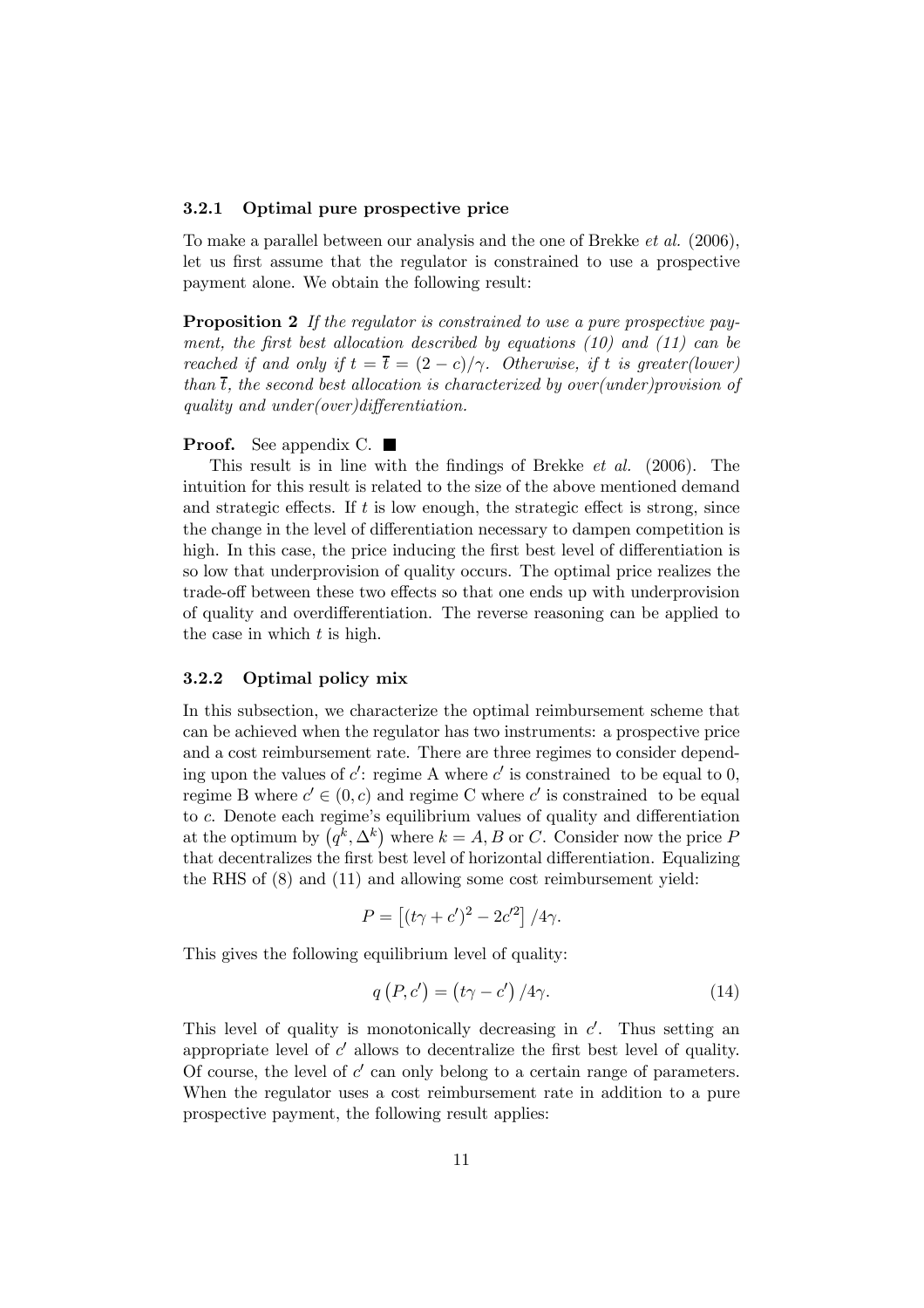**Proposition 3** For any triplet  $(c, t, \gamma)$  and  $\underline{t} = 2(1 - c)/\gamma$  the following statements hold:

(i) If  $t < t$ , regime A is optimal. The second best allocation is then characterized by  $q^A < q^{FB}$  and  $\Delta^A > \Delta^{FB}$  so that there is underprovision of quality and overdifferentiation.

(ii) If  $t \in [t, \bar{t}]$ , regime B is optimal. The first best allocation  $(q^B, \Delta^B)$ (ii) If  $t \in [\underline{t}, \overline{t}]$ , regime B is optimal. The first best allocation  $(q^B, \Delta^B) = (q^{FB}, \Delta^{FB})$  can be implemented with a mixed reimbursement scheme  $(P^B, c^B)$ such that:

$$
P^{B} = \frac{\gamma t^{2}}{2} - \frac{(c-1)^{2}}{\gamma}, \qquad (15)
$$

$$
c^{\prime B} = 2(c-1) + \gamma t. \tag{16}
$$

(iii) If  $t > \overline{t}$ , regime C is optimal. The second best allocation is then characterized by  $q^C > q^{FB}$  and  $\Delta^C < \Delta^{FB}$  so that there is overprovision of quality and underdifferentiation.

#### **Proof.** See appendix D.  $\blacksquare$

The regulator faces a trade-off since both quality and differentiation increase with the reimbursement parameter. For given levels of the cost parameters, the providers have strong incentives to locate apart if the transportation cost is low. Decreasing the regulated price in order to reduce the level of horizontal differentiation has a negative effect on quality as well. However, if an additional instrument, such as a cost reimbursement rate, is available to the regulator, the latter can use it to balance these incentives. This allows to enhance welfare and, for a certain range of parameters, to reach the first best allocation.

Remember that when  $t < \overline{t}$ , the pure prospective payment inducing the first best level of differentiation is so low that there is underprovision of quality. Since this level of quality is decreasing in the level of  $c'$ , increasing the cost reimbursement (or decreasing  $c'$ ) allows to increase the level of quality without changing the level of horizontal differentiation. The tradeoff occurring when the regulator can only use the pure prospective payment thus disappears. However, the maximal reimbursement rate is constrained to be lower than one. Thus, for lower values of  $t \leq t$ , the regulator can only partially increase the level of equilibrium quality by reimbursing all the variable costs. In this case, the trade-off mentioned in the previous section still occurs and the second best optimum still leads to underprovision of quality with overdifferentiation. Finally, when t is larger than  $\bar{t}$ , using cost reimbursement is no longer optimal. Indeed, since the quality level  $q$  in  $(14)$ is decreasing in  $c'$  and the social planner would like to decrease the level of quality, there is no room for using a cost reimbursement mechanism (one would like to tax variable costs associated to the level of quality instead of subsidizing them).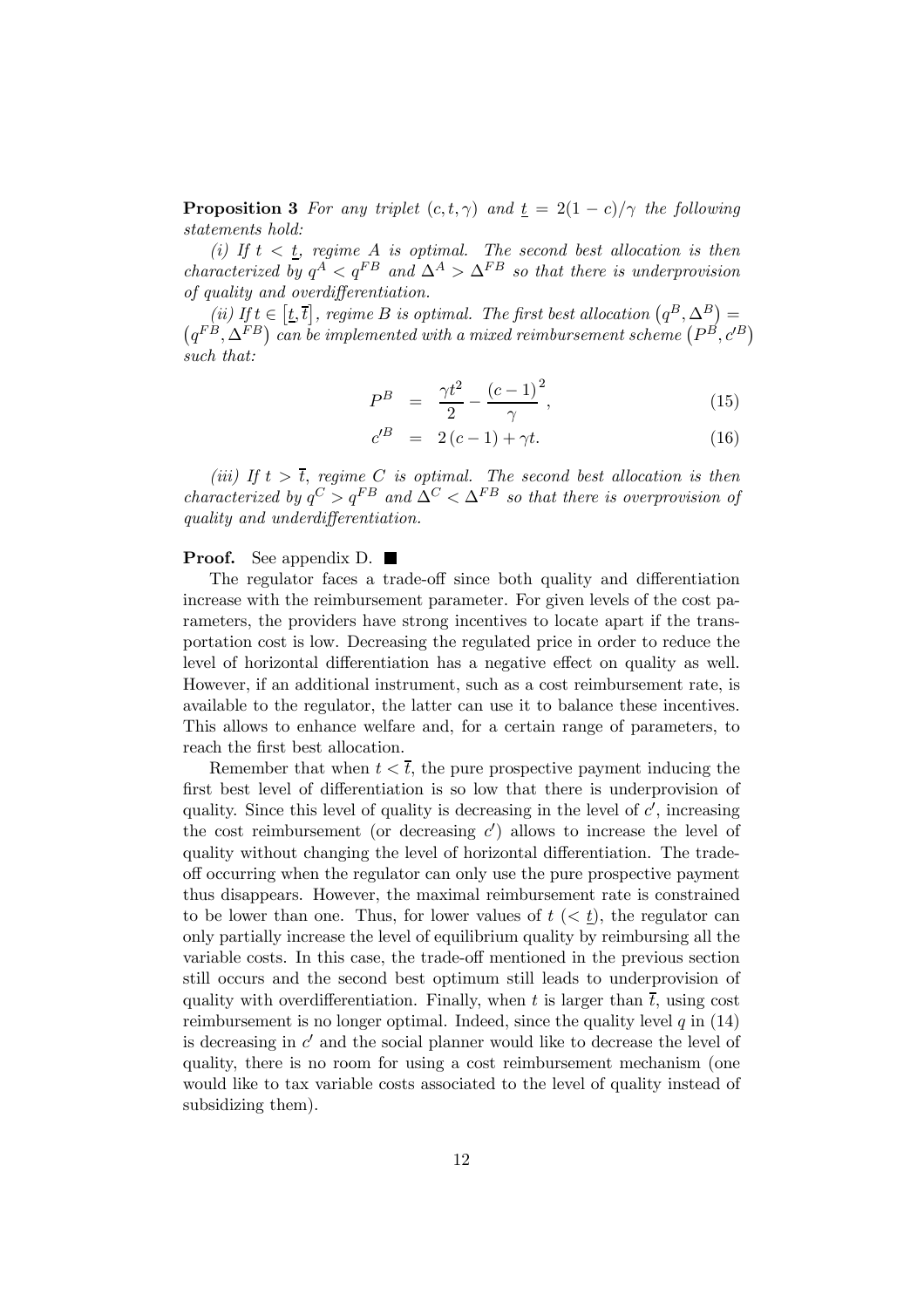In other words, if transportation costs are low enough, providers have incentives to impose high costs on the patients located close to the center (competitive area) in order to reduce their sensitivity to quality and relax competition. In this model there is no cream skimming since demand is inelastic and the level of quality is the same for all patients. However, location is a way to discriminate among patients, since not all of them incur the same transportation costs. In this context, cost reimbursement is a useful tool to prevent providers to overdifferentiate and offer a suboptimal level of quality.

# 4 Optimal regulation with partial commitment

So far, we have assumed that the government is able to commit to a prospective and a retrospective payment. However, a regulation policy set before the providers' differentiation choice is done might be non credible. In particular, once the level of differentiation is chosen, the regulator has always an incentive to renegotiate the remuneration scheme in order to obtain a first best quality level.

When the regulator is not able to commit to both instruments (*i.e.* its policy is set after the providers location's choice), the final allocation has the same form as in the non commitment case depicted in Brekke et al. (2006). The regulator chooses ex post the first best level of quality. But for a given level of quality, maximum differentiation occurs so that the two providers locate at the two extremes of the Hotelling line.

In our setting however, it is interesting to consider the case in which the regulator cannot fully commit to the level of only one policy instrument. For instance, the prospective and retrospective components of the payment schedule may not be negotiated at the same time. In many countries, the amount of the prospective reimbursement is fixed by law for each diagnostic group (DRG), while some cost reimbursement such that a per diem can be the object of further negotiations. This situation occurs in health care systems where the budget for some specialities are voted by law. In this context, the regulator announces a reimbursement rate that can be the object of several revisions during the current year in order to satisfy the budget constraint.<sup>16</sup> In health care systems which are characterized by a public administration that intervenes at different levels, some commitment problems may arise as well. In Italy for instance, the reimbursements rates are activity based. For hospitalizations they rely on DRGs' nomenclature. In spite of the fact that DRGs are determined at the national level, the regions are allowed to modify the nomenclature or the amounts corresponding to the DRGs. In such a case, the different levels of government involved reduce the commitment of the regulator.

 $16$  In France, this system is called "floating point".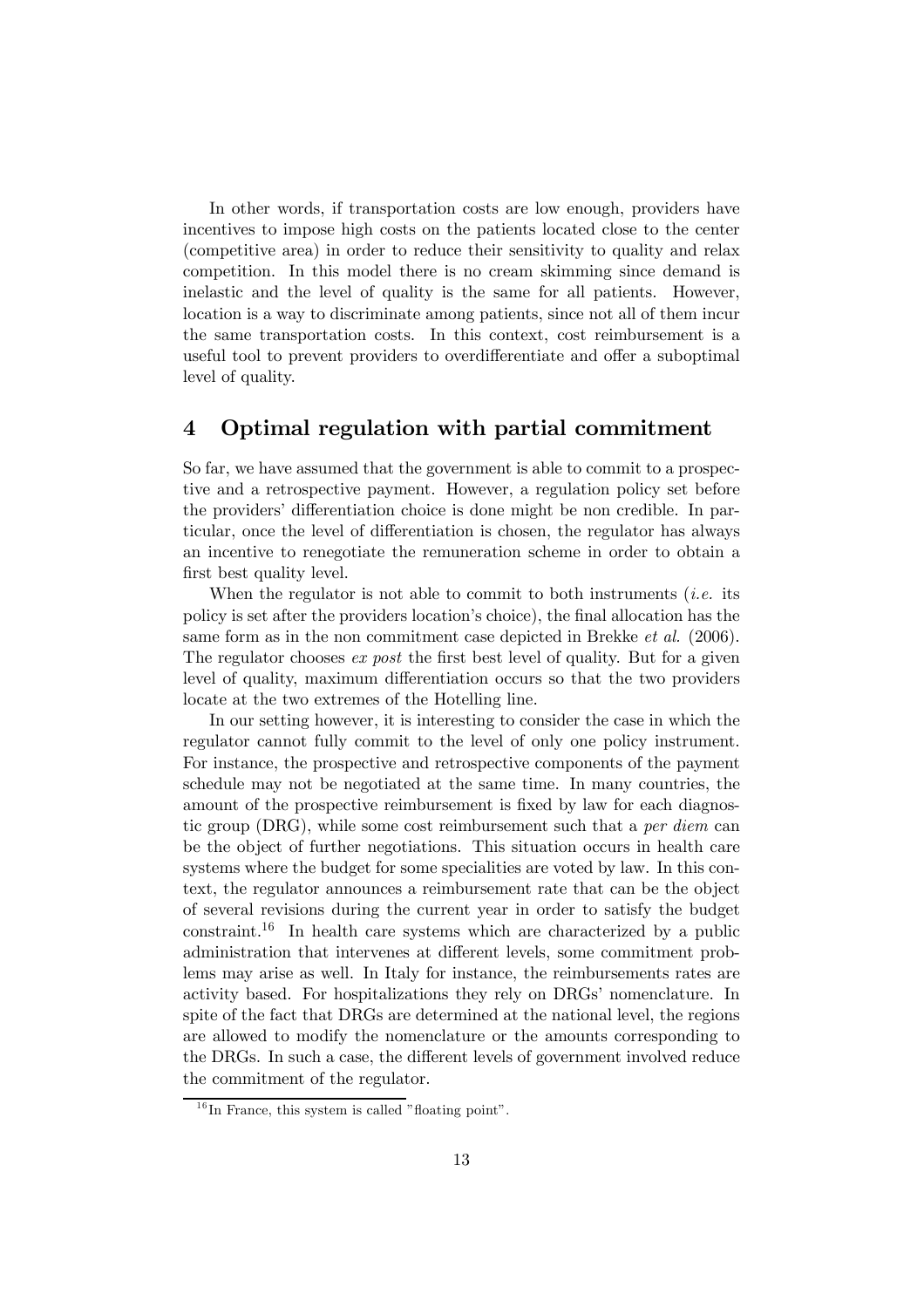In a first part, we study the case where the regulator cannot commit to a prospective price. The timing is then as follows: first, the regulator chooses the cost reimbursement rate that maximizes the social welfare function. Then, providers decide where to locate over the line. In a next step, the regulator sets the level of prospective payment. Finally, the providers choose the level of quality provided and patients choose which provider they visit. We then turn to the reverse case where the regulator can only commit to a pure prospective payment while the cost reimbursement rate is chosen after the providers' location choice.

#### 4.1 Commitment to a retrospective payment

When the regulator can only commit to a retrospective payment, the optimal P is set after the location choices are made. In this case, the regulator chooses the level of  $P$  inducing the first best level of quality. Equalizing  $(5)$ to (10), this yields:

$$
P = \frac{(1 - c)(c' + 2t\gamma\Delta)}{2\gamma} + c't\Delta \ge 0.
$$

The location choice is the result of the following program:

$$
\max_{x_1} \pi_1 = (P - c'q_1) \left( \frac{1}{2} (x_1 + x_2) + \frac{q_1 - q_2}{2t\Delta} \right) - \frac{\gamma}{2} q_1^2,
$$

where  $P = (1 - c) : (c' + 2t\gamma\Delta)/2\gamma + c't\Delta$  and  $q_1 = q_2 = (1 - c)/2\gamma$ . This leads to the following proposition.

Proposition 4 If the regulator can only commit to a retrospective payment level, the first best level of quality described by (10) is achieved and there is maximum differentiation.

To understand this result, observe that the price cost margin can be decomposed as the product of two functions: one depending solely on  $c'$  and the other on  $\Delta$ . Indeed one has:

$$
P - c'q_1 = 2t\Delta(1 - c + c'),
$$

so that the program of provider 1 can be rewritten as:

$$
\max_{x_1} \pi_1 = 2t\Delta(1 - c + c')\left(\frac{1}{2}(x_1 + x_2)\right).
$$

The marginal effect of differentiation on profits thus only depends linearly on  $c'$  so that the differentiation's choice is independent of the cost reimbursement parameter. It is then easy to show that the resulting level of differentiation is such that  $\Delta = 1$ .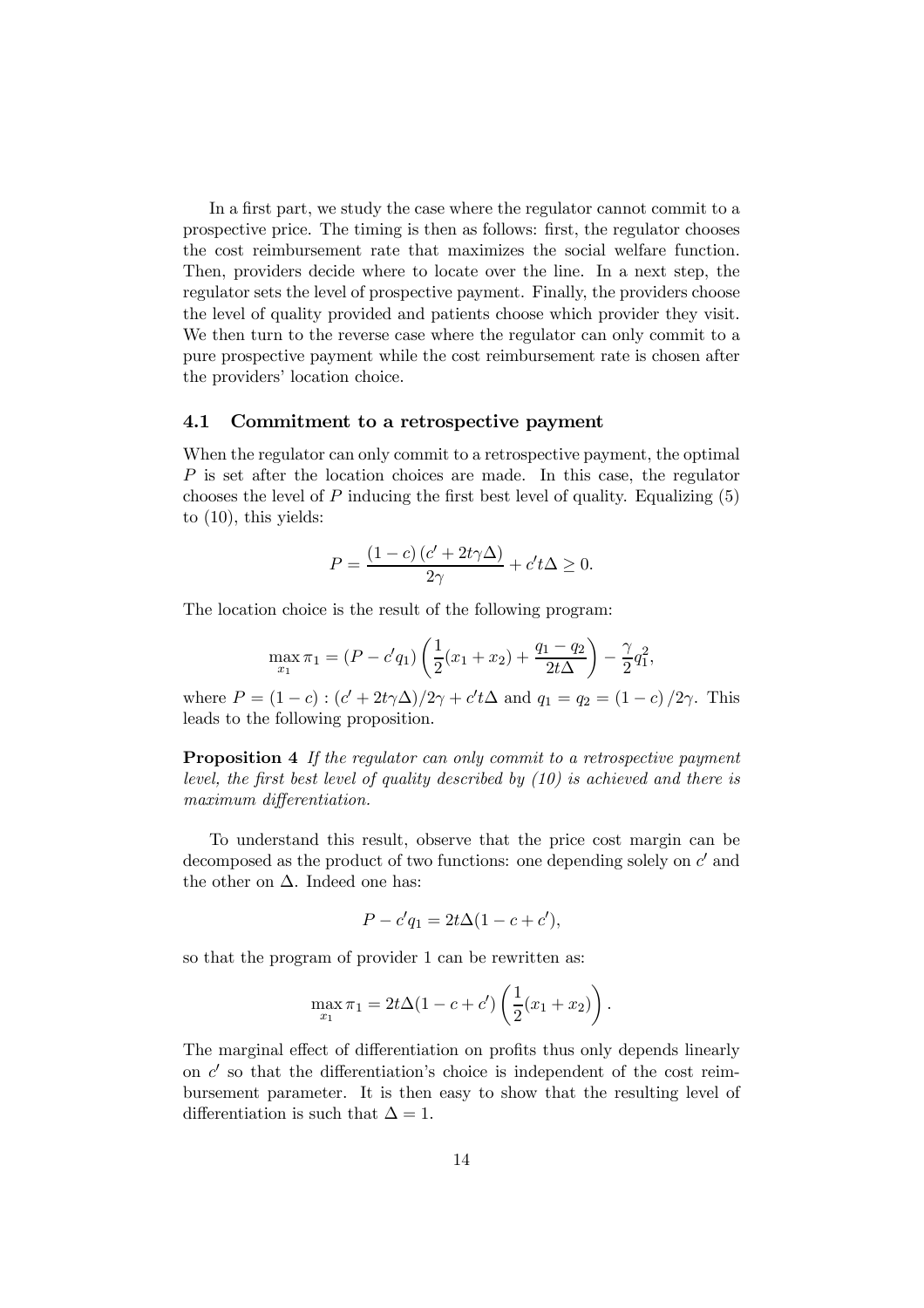#### 4.2 Commitment on the prospective payment

When the regulator can only commit to a prospective price, the level of quality continues to be given by (5). Taking P and  $\Delta$  as given, the regulator chooses c' such that it maximizes W as given by  $(9)$ . As in the preceding section, there are three regimes to consider depending upon the values of  $c'$ adopted in stage 3 : regime A where  $c^{A} = 0$ , regime B where  $c^{B} \in (0, c)$ and regime C where  $c^{C} = c$ .

Before going further, we prove the following lemma in appendix E:

**Lemma 1** Regimes A and C are respectively credible if and only if  $t \leq t$ and  $t \geq \overline{t}$ . If implemented, the equilibrium allocations  $(q^k, \Delta^k)$  are the ones described in proposition 3 for  $k = A, C$ .

This result is not surprising in the light of proposition 3. The question behind is in which case a regulator can commit to a price that induces her to choose a corner solution for cost reimbursement at the third stage. As stated in proposition 3, the regulator always chooses an interior solution for the cost reimbursement when  $t \in [\underline{t}, \overline{t}]$  since it allows to completely eliminate the trade-off between the levels of horizontal and vertical differentiation. However, say when  $t < t$ , the regulator is constrained to reimburse all the costs and sets a price that trade-offs between overspecialization and underprovision of quality. It thus turns out that the regulator can choose a price leading to full cost reimbursement only if it is optimal to do so with full commitment. The same reasoning applies when  $t > \overline{t}$ .

The last lemma does not mean however that regime A and C are respectively optimal whenever  $t \leq t$  and  $t \geq \overline{t}$ . To see this, let us analyze the optimal price and cost reimbursement when the latter turns out to be interior, that is to say when regime  $B$  occurs. In this case, the optimal level of quality is implemented with  $c^{B}$  such that  $q^{*} (\Delta, .) = q^{FB} = 1 - c/2\gamma$ where  $q^*(\Delta, .)$  is given by (5). Solving this equation yields:

$$
c^{\prime B} \left( \Delta, P \right) = 2\gamma \left( P - (1 - c) t \Delta \right) / \left( 1 - c + 2t \gamma \Delta \right). \tag{17}
$$

Provider 1 thus chooses  $x_1$  such that it solves:

$$
\max_{x_1} \pi_1 = (P - c'^B ((\Delta, P)) q^{FB}) \frac{1}{2} (x_1 + x_2).
$$

It is important to note that the price cost margin  $(P - c'(\Delta, P)) q^{FB}$  can be rewritten as the product of two functions: one depending solely on P and the other depending solely on the differentiation level  $\Delta$ . To see this, a straightforward manipulation leads to:

$$
(P - c'^B q^{FB}) = (2\gamma P + (1 - c)) \frac{t\Delta(1 - c)}{1 - c + 2t\gamma\Delta}.
$$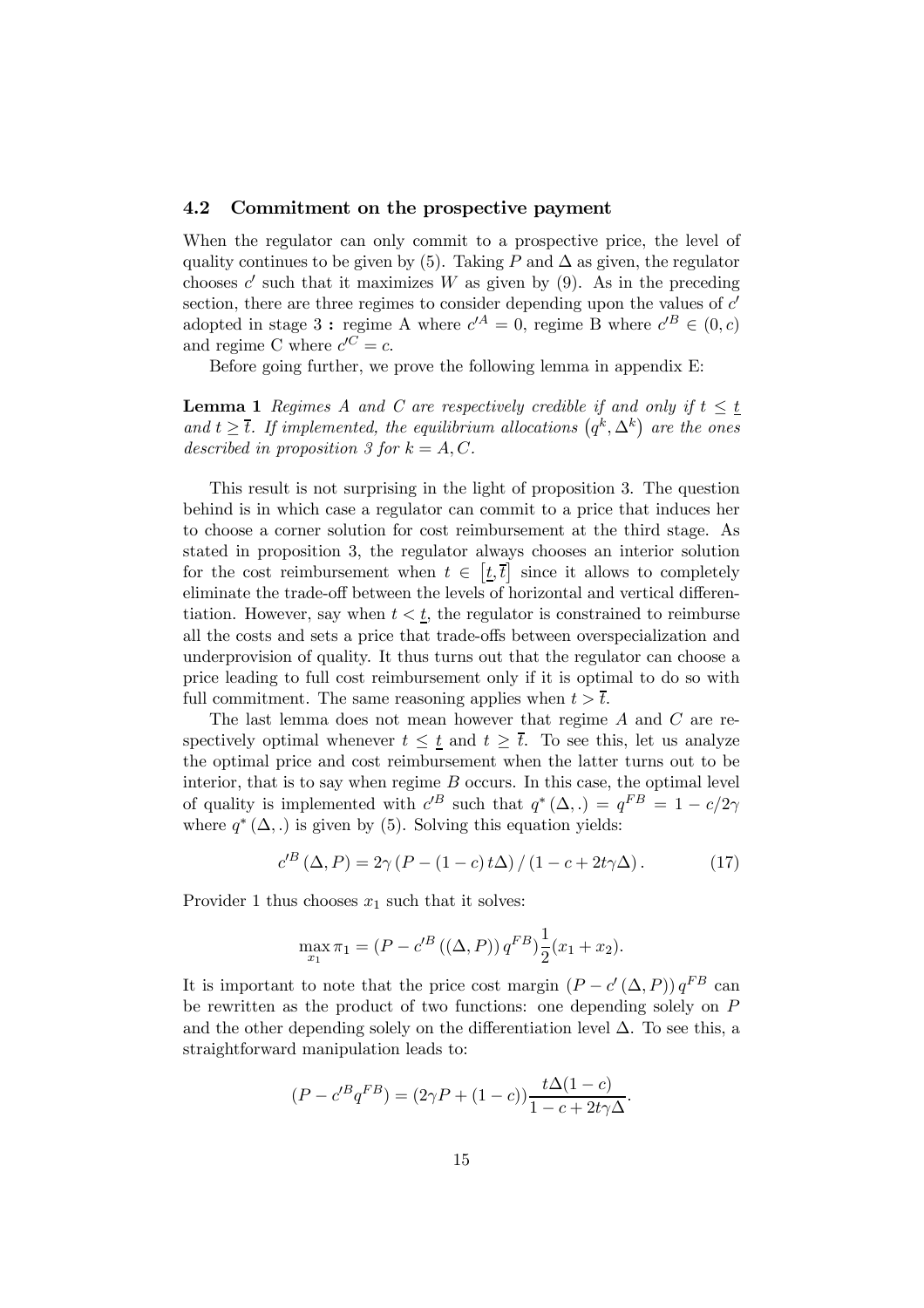As a consequence, the marginal effects of differentiation is proportional to P so that the differentiation's choice is not affected by the level of the prospective price. Indeed, it is easy to show that the equilibrium values of  $x_1$  and  $x_2$  are such that  $\Delta^B \equiv \Delta^B(c, t, \gamma)$  which is implicitly given by the solution of the following second degree polynomial: $^{17}$ 

$$
2t\gamma \left(\Delta^B\right)^2 + \left(1 - c\right)\Delta^B - \left(1 - c\right) = 0\tag{18}
$$

In other words, for any price  $P^B$  such that  $c'^B(\Delta^B, P^B) \in [0, c]$ , regime B leads to  $\Delta^B$ . According to equation (17), the range of admissible prospective prices ensuring  $c^{B} \in [0, c]$  is defined by  $P^{B} \in [(1 - c) t\Delta^{B}, t\Delta^{B} + c(1 - c)/2\gamma]$ . We can now state the following lemma:

**Lemma 2** Regime  $B$  is credible for any values of  $t$ . If implemented, the equilibrium allocation  $(q^B, \Delta^B)$  is such that  $q^B = q^{FB}$  and  $\Delta^B$  is the solution to (18). The corresponding optimal cost reimbursement is such that

$$
c^{\prime B} = 2\gamma \left( P^B - (1 - c) t \Delta^B \right) / \left( 1 - c + 2t \gamma \Delta^B \right),
$$

and there is a continuum of optimal prices defined by:

$$
P^{B} \in [(1-c)t\Delta^{B}, t\Delta^{B} + c(1-c)/2\gamma].
$$

A direct consequence of this lemma is that regime B yields the first best allocation for  $t = \underline{t} = (1 - c)/2\gamma < \underline{t}$ . Indeed, it is easy to show that the differentiation level implicitly described by equation (18) leads to  $\Delta^B = \Delta^{FB} = 1/2$  if  $t = \underline{t}$  (and  $\Delta^{*B} \leq 1/2$  if  $t \geq \underline{t}$ ). The following proposition describes more generally the sets of  $t$  for which regime B is optimal.

**Proposition 5** (i) There always exists t with  $\underline{t} < t < \underline{t}$  such that regime B is optimal for any  $t < t$ .

(ii) There can exist  $\dot{t}$  with  $\dot{t} > \bar{t}$  such that regime B is optimal for any  $t > \dot{t}$ .

#### **Proof.** See appendix F.  $\blacksquare$

Summarizing, only regime B is credible if  $t < t < \overline{t}$ . Regime A is credible and optimal if  $t < t < t$ . Regime B is always optimal if  $t < t$ . As regime B is characterized by a continuum of equilibria with  $c^{B} \in [0, c]$ , a partial cost reimbursement is compatible with a welfare improvement with respect to the full commitment solution. When the transportation cost is higher than

 $17$ This second degree polynomial has 2 roots, one negative and strictly smaller than  $-(1-c)/4t\gamma$ , and one positive belonging to the interval [0, 1]. The second order condition with respect to  $x_1$ ,  $4t\gamma\Delta + 1 - c > 0$  holds if and only if  $\Delta > -(1 - c)/4t\gamma$ . Thus the maximum of the profit function is attained when  $\Delta$  equals the positive root of the polynomial.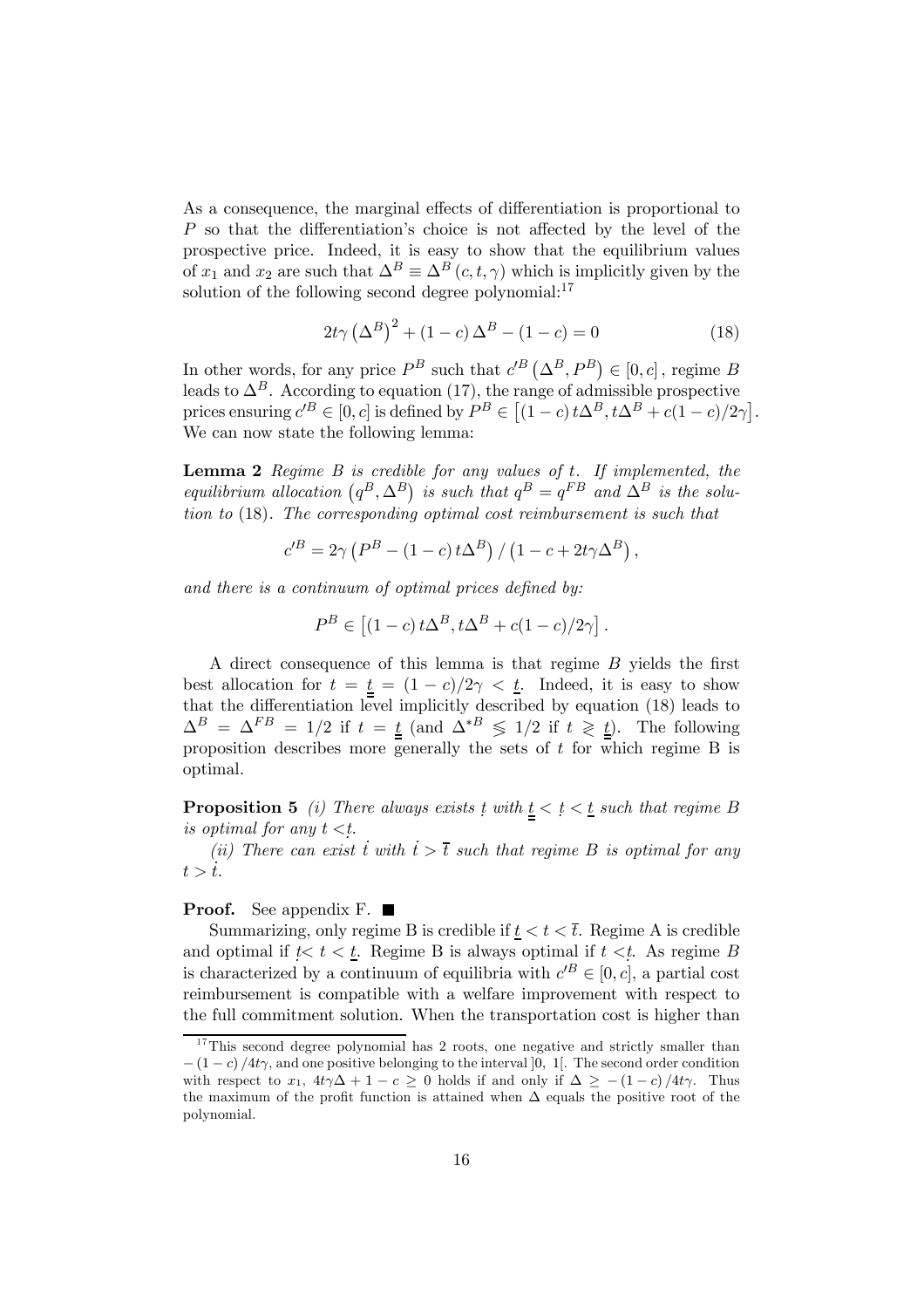$\overline{t}$ , either regime C is always optimal or the regime C dominates if  $t \lt t$  and regime B dominates if  $t > t$ . This implies that some cost reimbursement may be optimal under partial commitment even for high transportation costs. With respect to full commitment, the resulting level of welfare is enhanced. Figure 1 illustrates the optimal regimes depending upon the level of t under full commitment and partial commitment on P.



#### 4.3 Illustration

In the previous section we showed that regime C is credible if and only if  $t \ge (2 - c)/\gamma$ , while regime B is credible in any parameters' range. If  $t = (2 - c)/\gamma$ , the first best is implemented by regime C; regime B is thus dominated. When  $t > (2 - c)/\gamma$ , regime C yields the first best quality level. However the resulting allocation is characterized by underspecialization. Conversely, regime B is characterized by overprovision of quality and underdifferentiation. Without a close form solution for  $\Delta^B$ , the level of differentiation in regime B, it is not possible to compare analytically the level of welfare obtained in the two regimes. In this section we use numerical simulations in order to check which regime dominates in terms of social welfare.

In particular, we set  $c = 0.3$ , and we consider different levels of the parameter  $\gamma$ . For small values of this parameter, regime C always dominates the other. In figure 2 we plot the welfare level obtained in regime B  $(W^B)$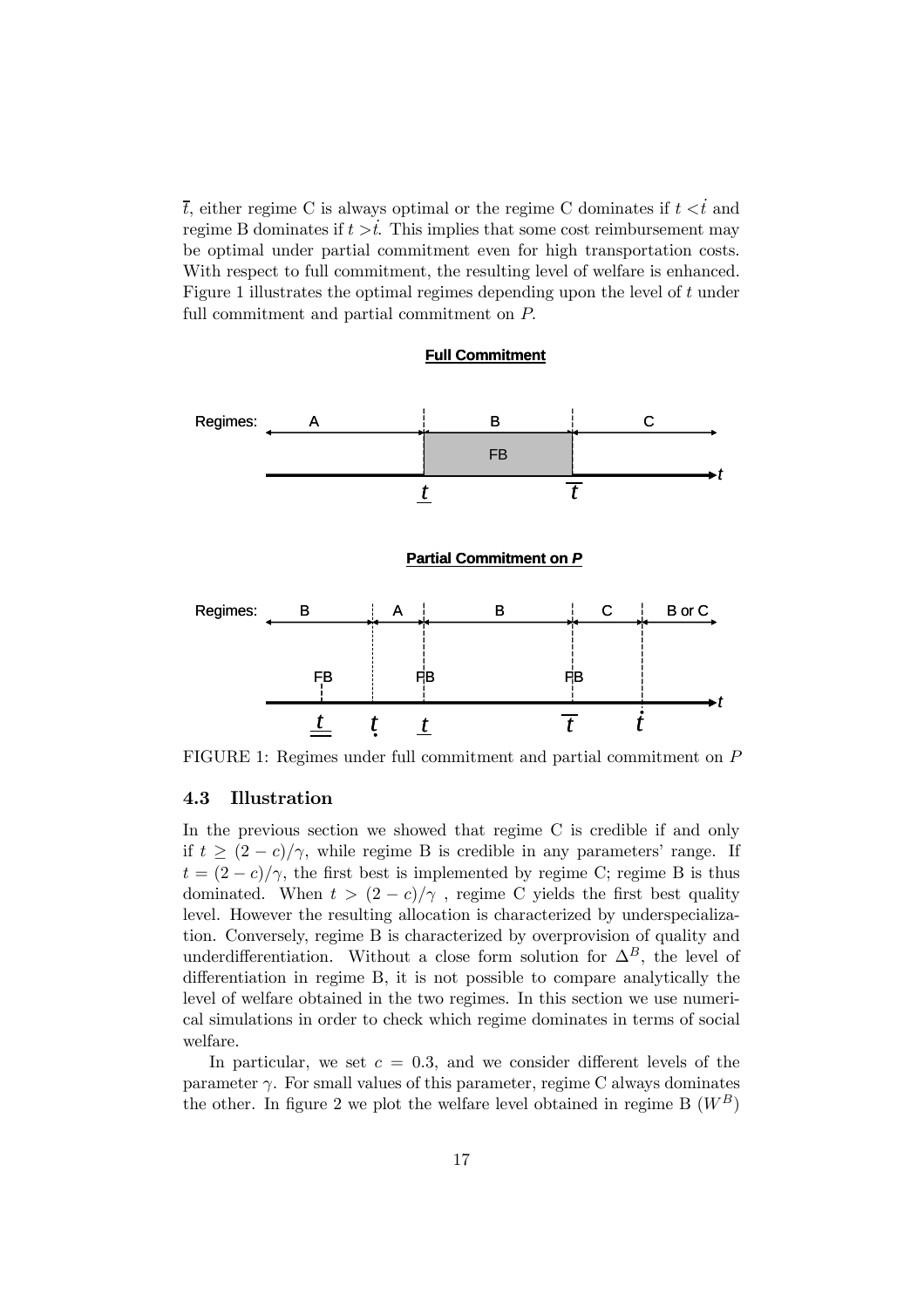and in regime C ( $W^C$ ) when  $\gamma = .1$  and  $t \ge (1-c)/\gamma$ . At  $t = (2-c)/\gamma = 17$ , regime C dominates, as it was shown analytically, and this is true for all values of t. This result is not particularly surprising, since for a low value of the fixed cost parameter, the overprovision of quality of regime C becomes less important, compared to the possible gains due to a less distorted level of differentiation.



FIGURE 2: Regime C dominates ( $\gamma = 0.1, c = 0.3$ )

For greater values of  $\gamma$ , however, regime B might dominate regime C if t is high enough. Consider the example reported in figure 3, where  $\gamma = 1.5$ . We plot the welfare level obtained in regime B  $(W^B)$  and in regime C  $(W^C)$ . At  $t = (2 - c)/\gamma \simeq 1.3$ , regime C dominates. This is not true anymore starting from a certain level of t. This is justified by the fact that the overprovision of quality in regime C has a greater negative impact on welfare when fixed costs become more important in the cost function. In this regime, if t increases, the regulator needs to further distort up the provision of quality in order not to reduce too much the level of differentiation. In regime B, on the other hand, the level of quality is always set at its first best level. For high values of  $\gamma$ , regime B dominates, even though increasing t makes underdifferentiation worse. In such cases, for values of the transportation cost parameter greater than a certain threshold, partial commitment improves on the second best result with full commitment.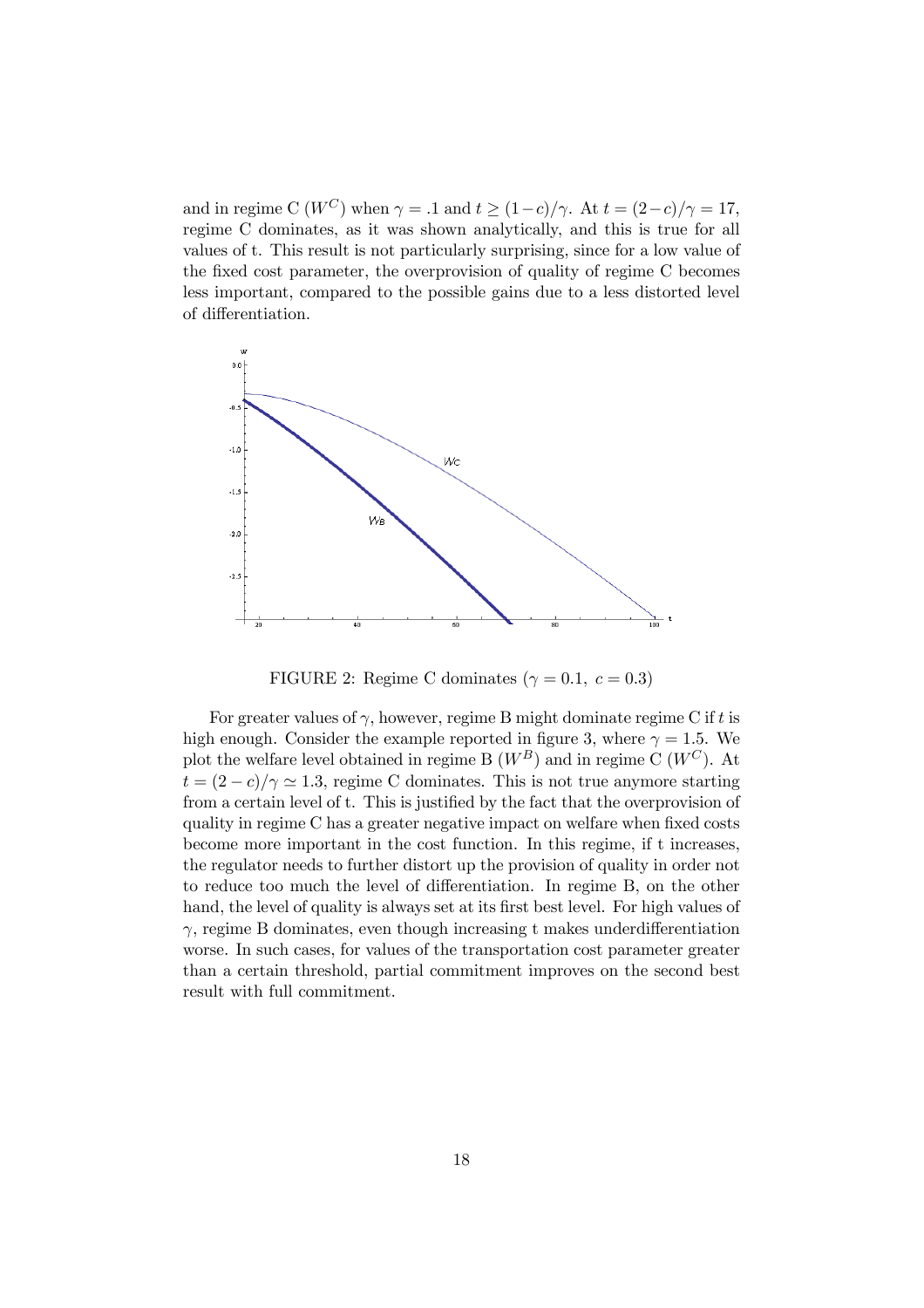

FIGURE 3: Regime B dominates if t high enough ( $\gamma = 1.5, c = 0.3$ )

# 5 Conclusion

In this paper, we analyze the optimality of a mixed cost reimbursement when providers set strategically their levels of horizontal differentiation and of quality provided. The question is relevant since a pure prospective reimbursement scheme may fail to decentralize the optimal allocation when there is more than one dimension of choice on the providers' side. Moreover, cost reimbursement has been many times advocated in the literature dealing with the regulation of payments to health care providers. The main reason is the possibility of dumping or cream-skimming behaviors on the supply side of the health care sector. We consider the model of Ma (1994), applied to a context in which two providers compete over quality on an Hotelling line. Extending the framework adopted in Brekke et al. (2006), we allow the health care providers to incur some variable costs for each unit of quality supplied. This gives the regulator the opportunity to use a mixed reimbursement scheme involving a pure prospective payment and a cost reimbursement rate applied to variable costs as in Ma (1994).

We show that a pure prospective payment implies a trade-off between the desirable provision of quality and horizontal differentiation. Then we show that this trade-off can be mitigated or even eliminated when allowing the regulator to reimburse partially or totally the variable costs due to higher quality levels. This happens when a pure prospective payment leads to underprovision of quality and overdifferentiation. In this case, cost reimbursement allows to increase the provision of quality while keeping the price level low enough to limit horizontal differentiation. The main conclusion of this paper is that a pure prospective reimbursement scheme itself may be not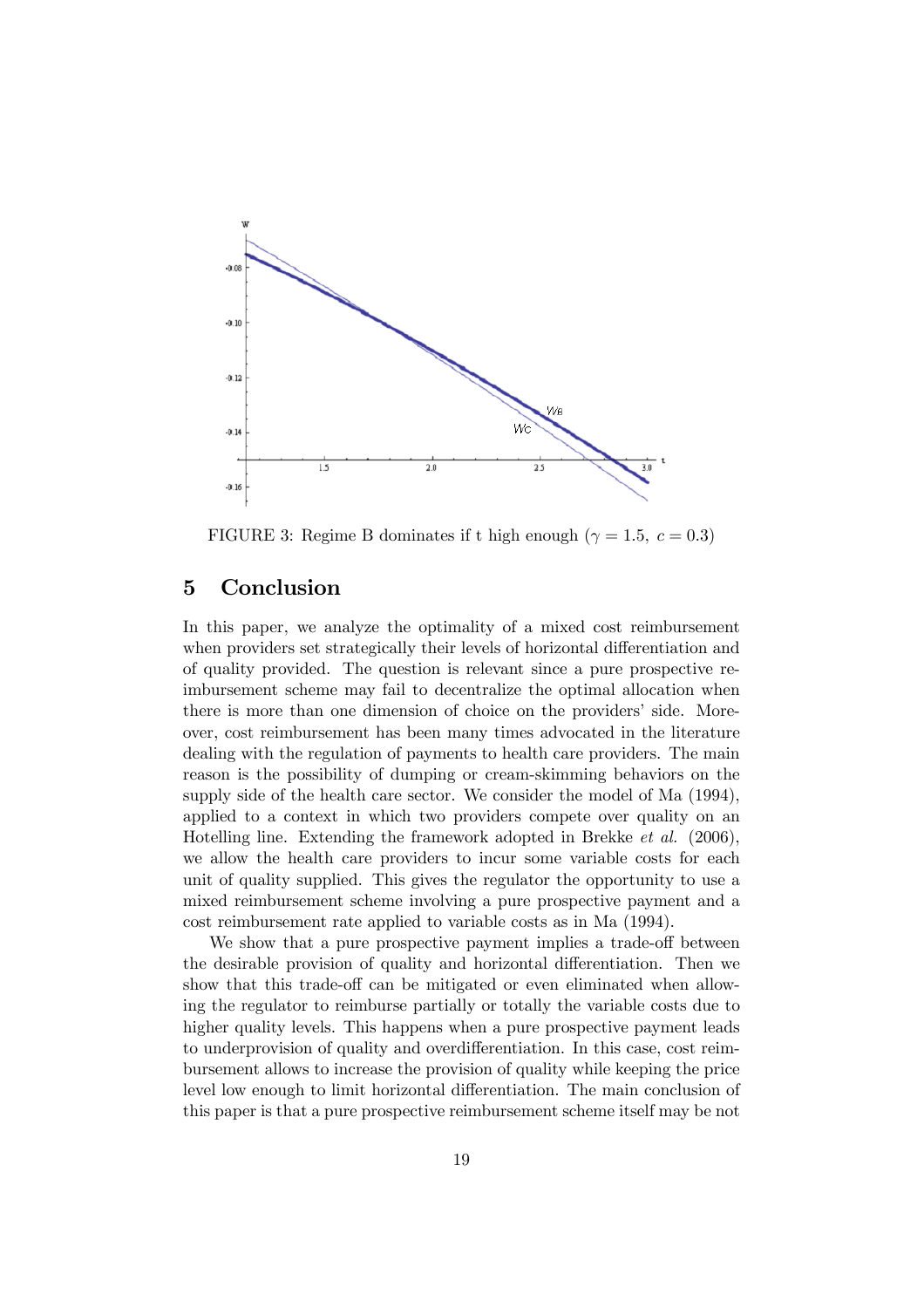suitable in cases in which the level of specialization is not contractible. This gives a new rationale for retrospective payments to health care providers.

If the regulator is not able to commit ex ante to the reimbursement scheme, or can only commit to the cost reimbursement rate, this results in maximal differentiation and optimal provision of quality. Conversely, if the government can only commit on the prospective payment, the resulting allocation depends on the parameters' value. In particular, this form of partial commitment is an improvement over the full commitment scenario if the transportation costs are very low. In some cases, partial commitment is superior in terms of welfare results even when transportation costs are very high. Interestingly, some cost reimbursement may be optimal with partial commitment, while it is not under full commitment.

This paper could be extended in several directions. First, similarly to Brekke et al. (2008), a dynamic approach in which quality investment are long run decisions could be useful to understand the design of an optimal dynamic regulation. Second, it would provide useful insights to consider a mixed oligopoly framework in which hospitals are characterized by different objectives (private, public, collective, etc...) as in Cremer and Thisse (1991) or more recently in Herr (2009).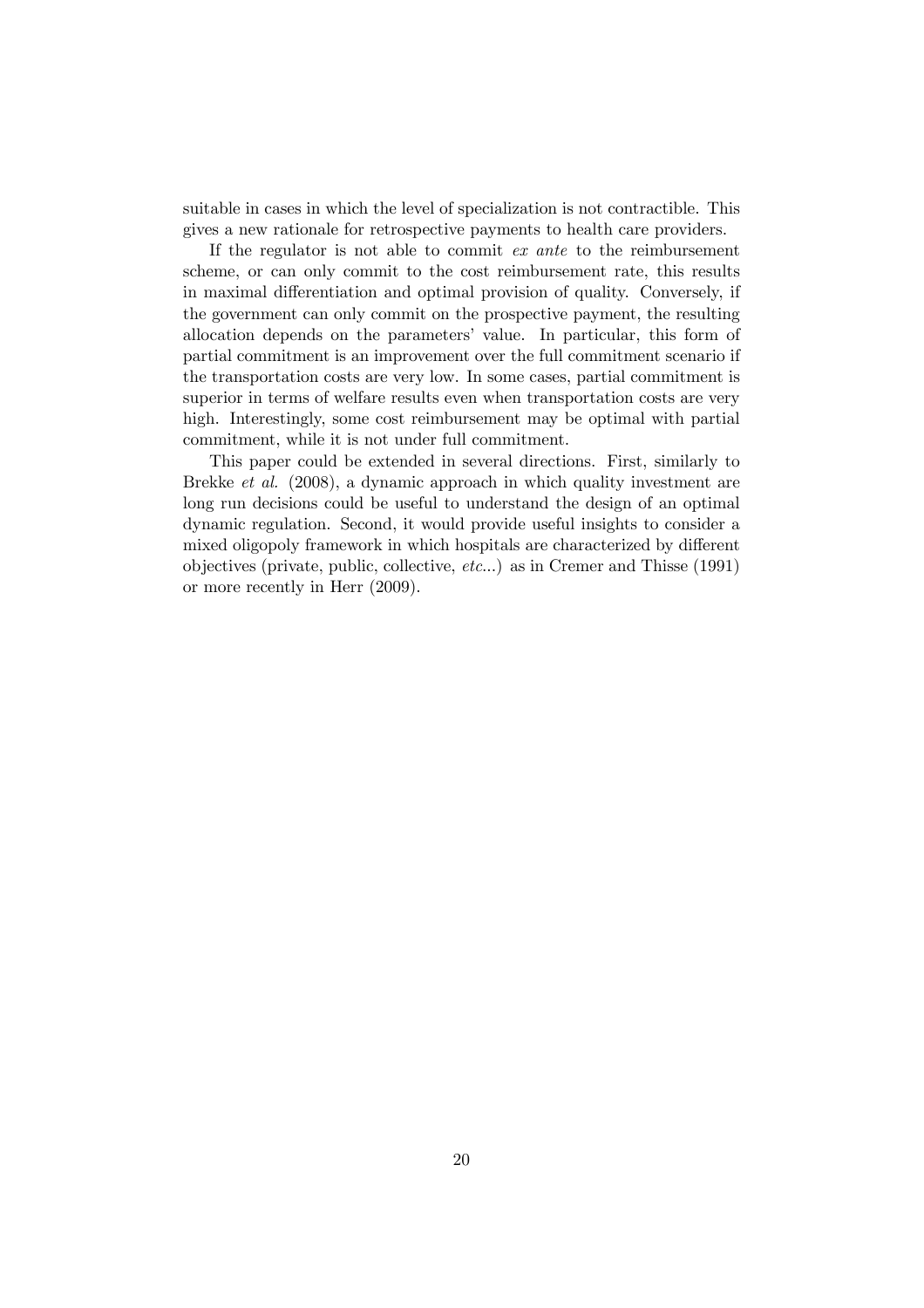#### References

- [1] Arrow K. J., 1963, Uncertainty and the Welfare Economics of Medical Care, The American Economic Review, 53, 5, 941-973.
- [2] Allen R. and P. Gertler, 1991,Regulation and the Provision of Quality to Heterogeneous Consumers: The Case of Prospective Pricing of Medical Services, Journal of Regulatory Economics, 3, 4, 361-375.
- [3] Brekke K. R., R. Nuscheler and O. Straume, 2006, Quality and Location Choices Under Price Regulation, Journal of Economics & Management Strategy, 15, 1, 207-227.
- [4] Brekke K.R, R. Celini , L. Siciliani L and O. Straume, 2008, Competition and quality in regulated markets: a differential-game approach, CEPR Discussion Paper.
- [5] Calem P. S. and J.A. Rizzo, 1995, Competition and Specialization in the Hospital Industry: an Application of Hotelling's location model, Southern Economic Journal, 61, 1183-1198.
- [6] Chalkley M. and J. Malcomson, 1998, Contracting for Health Services with Unmonitored Quality, *The Economic Journal*, 108, 1093-1110.
- [7] Choné P. and C.A. Ma, 2009, Optimal Health Care Contracts under Physician Agency, Boston University Working Papers Series WP2007- 004.
- [8] Cremer H., M. Marchand and J.-F. Thisse, 1991, Mixed oligopoly with differentiated products, International Journal of Industrial Organization  $9(1)$ , 45-53.
- [9] Economides N., 1989, Quality Variations and Maximal Variety Differentiation, Regional Science and Urban Economics, 19, 21-29.
- [10] Ellis R.P. and T.G. McGuire, 1986, Provider behavior under prospective reimbursement: Cost sharing and supply, Journal of Health Economics, 5, 2, 129-151.
- [11] Ellis R.P. and T.G. McGuire, 1990, Optimal payment system for health services, Journal of Health Economics, 9, 2, 375-396.
- [12] Epstein A. and S. Nicholson, 2009, The formation and Evolution of Physicians' Treatment Styles: An Application to Cesaeran Sections, Journal of Health Economics, 28, 6, 1126-1140.
- [13] Herr A., 2009, Product differentiation and welfare in a mixed duopoly with regulated prices: The case of a public and private hospital, IWQW Discussion Paper.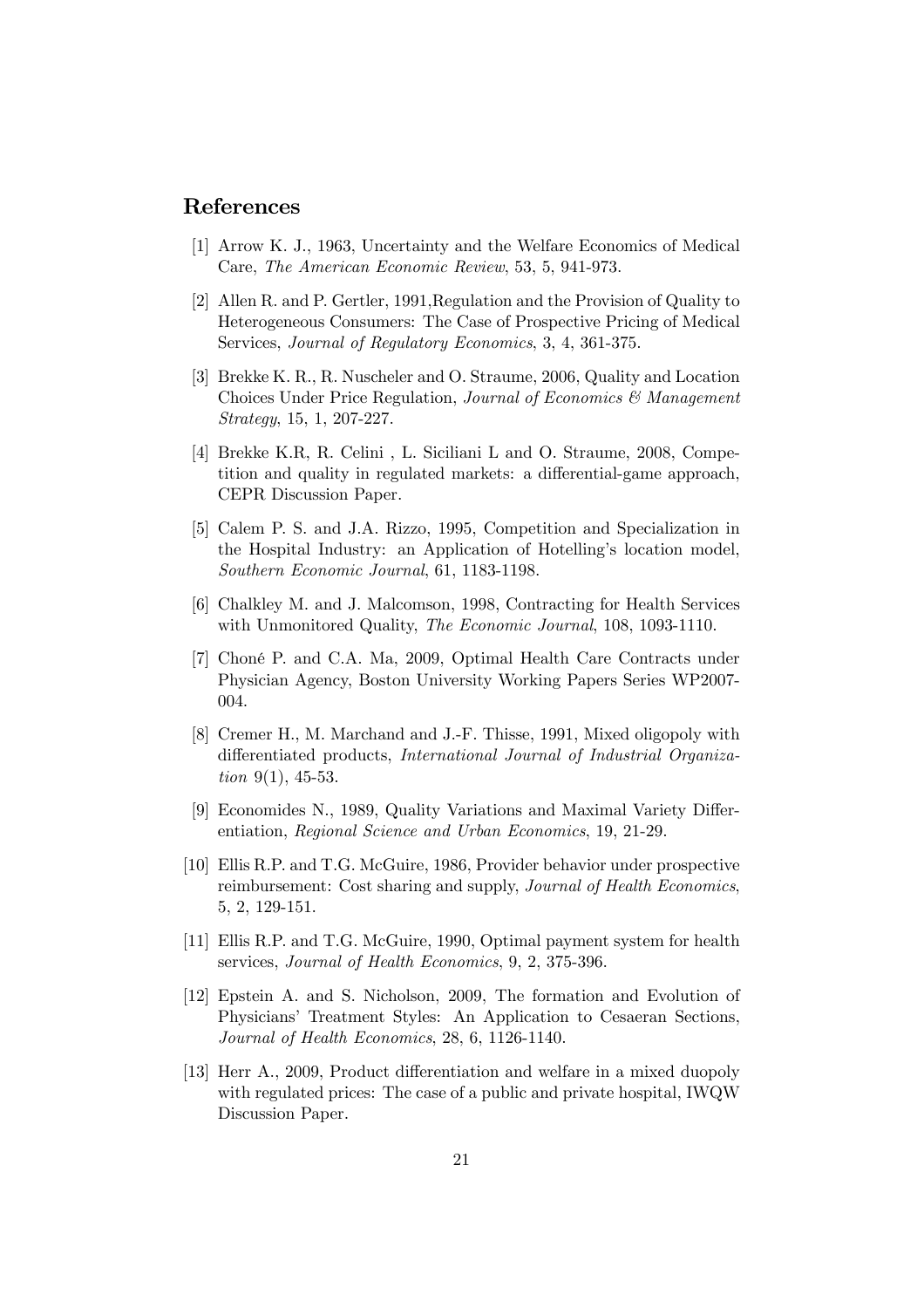- [14] Holmstrom B. and P. R. Milgrom, 1991, Multitask Principle-Agent Analyses: Incentive Contracts, Asset Ownership, and Job Design, Journal of Law, Economics and Organization, 7, 24-52.
- [15] Hotelling H., 1929, Stability in Competition, The Economic Journal, 39, 41-57.
- [16] Jack W., 2006, Optimal risk adjustment in a model with adverse selection and spatial competition, Journal of Health Economics, 25, 5, 908-926.
- [17] Laffont J-J. and J. Tirole, 1993, A Theory of Incentives in Procurement and Regulation, MIT Press.
- [18] Ma C. A., 1994, Health Care Payment Systems: Cost and Quality Incentives, Journal of Economics & Management Strategy, 3, 93-112.
- [19] Ma C.A. and J. F. Burgess, 1993,Quality competition , welfare and regulation, Journal of Economics, 58, 2, 153-173.
- [20] Newhouse J.P, 1996, Reimbursing Health Plans and Health Providers: Efficiency in Production Versus Selection, Journal of Economic Literature , 34, 1236-1263.
- [21] Phelps CE and C. Mooney, 1993. Variation in the use of medical practice use: causes and consequences. In Competitive Approaches to Health Care Reform, Arnould RJ, Rich RF, White WD (eds). Urban Institute Press: Washington, D.C.
- [22] Tay A., 2003, Assessing Competition in Hospital Care Markets: the Importance of Accounting for Quality Differentiation, The Rand Journal of Economics, 34, 4, 786-814.
- [23] Tirole J., 1988, The Theory of Industrial Organization, MIT Press.
- [24] Wolinsky A., 1997, Regulation of duopoly: managed competition vs regulated monopolies, Journal of Economics & Management Strategy, 6, 821-847.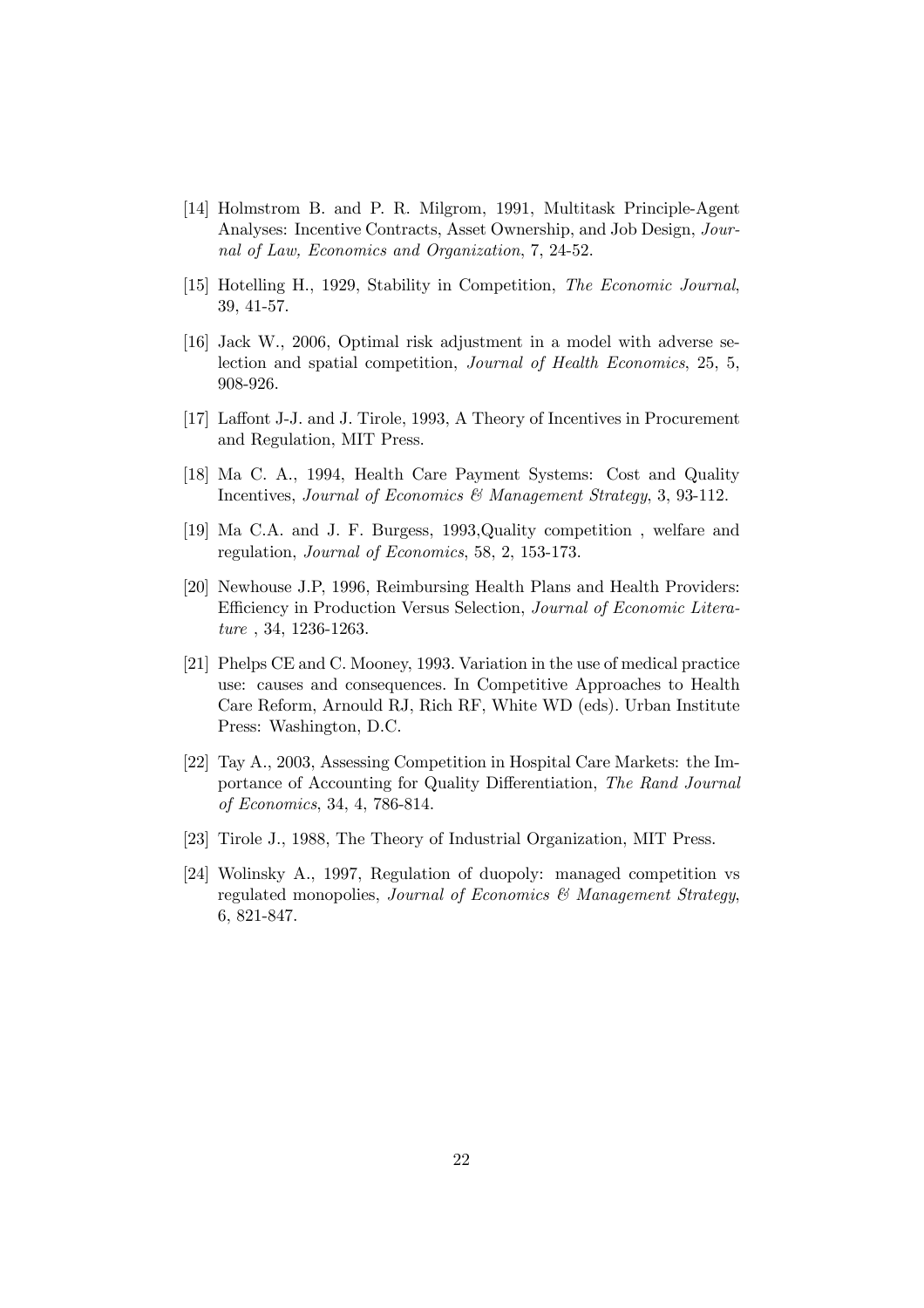# Appendix

# A Unicity of  $\Delta^*$  and maximum globality of the locational solution

To prove that  $\Delta^*$  as defined by (8) is unique in  $\mathbb{R}^{++}$  and such that  $x_i^*$  is a global maximum, we proceed in two steps. The first step consists in showing that  $\Delta^*$  is unique. The second step consists in showing that  $\Delta^*$  is a global maximum. To do so, we first show that the profit is monotonically increasing in  $x_1$  up to the point  $x_1^*$  and then monotonically decreasing in  $x_1$ .

• The set of candidates for the optimal value of ∆ are the roots of the following third degree polynomial:

$$
a\Delta^3 + b\Delta^2 + e\Delta + f = 0,
$$

where  $a = 4t^2\gamma^2$ ,  $b = 4c't\gamma$ ,  $e = c'^2$  and f. Let define  $z = \Delta + b/3a$ . The polynomial can thus be rewritten as the following reduced form:

$$
z^3 + nz + m = 0,
$$

where

$$
n = -\frac{b^2}{3a^2} + \frac{e}{a} = -\frac{1}{12} \frac{c'^2}{t^2 \gamma^2},
$$
  
\n
$$
m = \frac{b}{27a} \left( \frac{2b^2}{a^2} - \frac{9e}{a} \right) + \frac{f}{a} = -\left( \frac{c'^3}{108 t^3 \gamma^3} + \frac{2\gamma P + c'^2}{4t^2 \gamma^2} \right).
$$

The discriminant of this polynomial is:

$$
\nabla = m^2 + \frac{4}{27}n^3 = m^2 - \frac{c'^6}{11664 t^6 \gamma^6}
$$

$$
= \frac{2\gamma P + c'^2}{4t^2 \gamma^2} + \frac{2c'^3 (2\gamma P + c'^2)}{432 t^5 \gamma^5}.
$$

Since  $\nabla > 0$ , the polynomial admits only one real solution and two complex ones where the real solution is of the form:

$$
z^* = \sqrt[3]{\frac{-m-\sqrt{\nabla}}{2}} + \sqrt[3]{\frac{-m+\sqrt{\nabla}}{2}}.
$$

Since  $\nabla \leq m^2$  and  $m \leq 0$ , this solution is positive for any value of the parameters. Then the optimal distance among firms is unique in the set  $\Re^{++}$  and has the form  $\Delta^* = z^* - \frac{b}{3a}$ .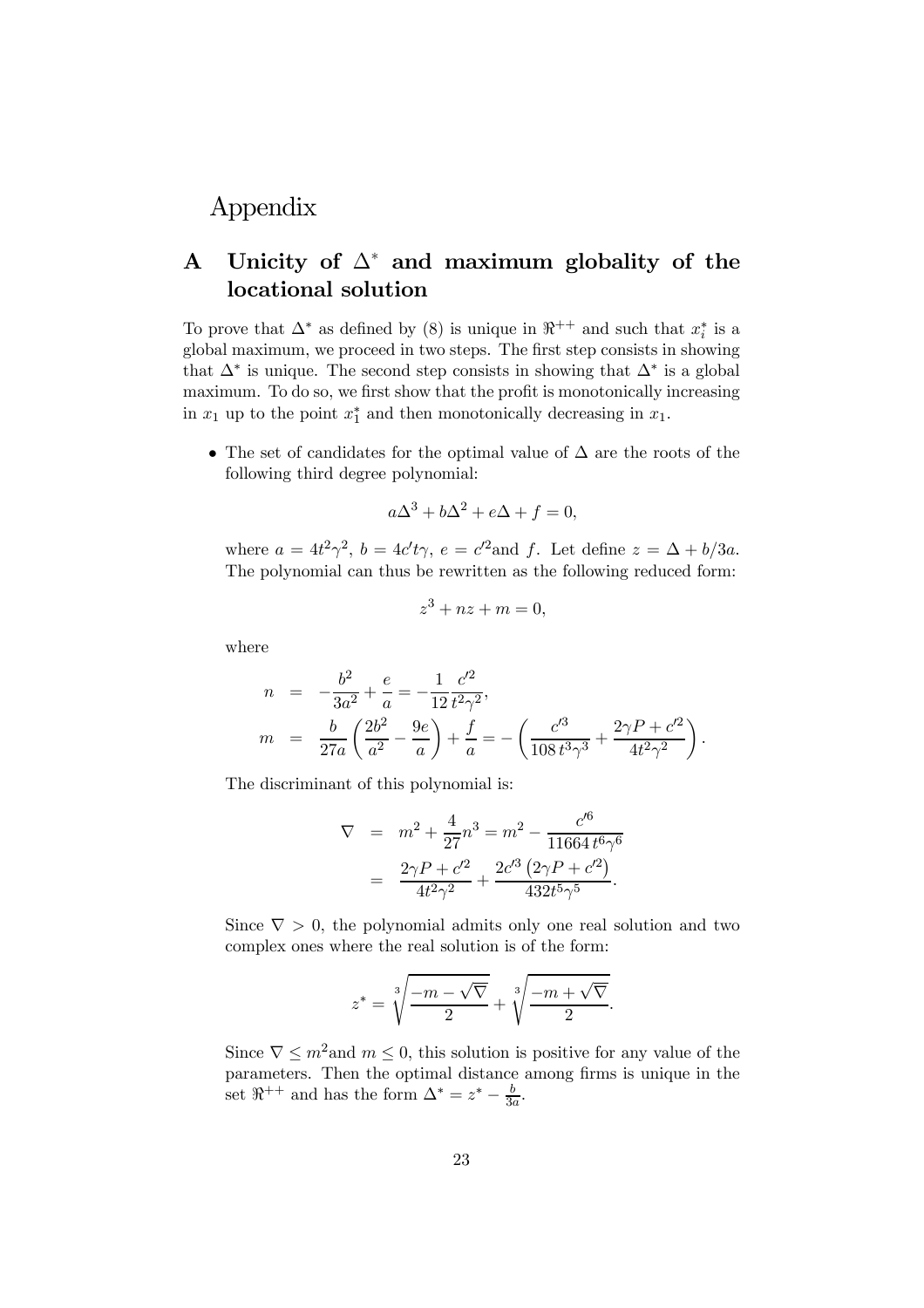• To show that  $\Delta^*$  is such that  $x_1^*$  is a global maximum in the set  $\mathbb{R}^{++}$ consider the first and the second derivatives of the profit function with respect to  $x_1$ :

$$
\begin{array}{rcl}\n\frac{\partial \pi_1}{\partial x_1} & = & (P - c'q^*) \left( 1 - \frac{\partial q^*}{\partial x_1} \frac{1}{t\Delta} \right), \\
\frac{\partial^2 \pi_1}{\partial x_1^2} & = & (P - c'q^*) \left( -\frac{\partial q^*}{\partial x_1} \frac{1}{t\Delta^2} - \frac{\partial^2 q^*}{\partial x_1^2} \frac{1}{t\Delta} \right) - c' \frac{\partial q^*}{\partial x_1} \left( 1 - \frac{\partial q^*}{\partial x_1} \frac{1}{t\Delta} \right).\n\end{array}
$$

We focus on the interval  $x_1 \in (-\infty, 1/2]$ , since we have shown that  $\Delta^*$  is strictly positive for any value of the parameters and provider 1 is constrained to choose  $x_1$  in the interval  $x_1 \in [0, 1/2]$ . As shown in (6),  $q^*$  is increasing in  $x_1$  since it is decreasing in  $\Delta$ . Thus  $(P - c'q^*)$  is decreasing in  $x_1$  and since  $(P - cq^*) = 0$  when  $x_1 = 1/2$ ,  $(P - c'q^*)$  is positive for any  $x_1 \in (-\infty, 1/2]$ . Moreover straightforward derivation of (6) shows that  $q^*$  is convex in  $x_1$ . Thus  $1 - \frac{\partial q^*}{\partial x_1} (1/t\Delta)$  is decreasing in  $x_1$  for any  $x_1 \in (-\infty, 1/2]$ . Since  $(1 - \partial q^* / \partial x_1 (1/t\Delta))$  = 0 at  $x_1^*$ , it thus follows that  $(1 - \partial q^* / \partial x_1 (1/t\Delta)) > 0$  for any  $x_1 \in$  $(-\infty, x^*[$  and  $1 - \partial q^*/\partial x_1(1/t\Delta) < 0$  for any  $x_1 \in [x^*, 1/2[$ . As a result,  $\partial \pi_1/\partial x_1 > 0$  for any  $x_1 \in (-\infty, x^*]$  and  $\partial \pi_1/\partial x_1 < 0$  for any  $x_1 \in [x^*, 1/2[$ . This proves that  $x_1^*$  is a global maximum.

# B Proof of proposition 1

Differentiation of (8) with respect to  $P$ ,  $c'$  and  $t$  respectively leads to:

$$
\frac{d\Delta^*(.)}{dP} = \frac{2\gamma (c' + 2t\gamma \Delta)}{(c'^2 + 2\gamma P) 4t\gamma + (c' + 2t\gamma \Delta)^3} > 0,
$$
  
\n
$$
\frac{d\Delta^*(.)}{dc'} = -\frac{4\gamma (P - c't\Delta)}{(c'^2 + 2\gamma P) 4t\gamma + (c' + 2t\gamma \Delta)^3} < 0,
$$
  
\n
$$
\frac{d\Delta^*(.)}{dt} = -\frac{4\gamma \Delta (2\gamma P + c'^2)}{(c'^2 + 2\gamma P) 4t\gamma + (c' + 2t\gamma \Delta)^3} < 0.
$$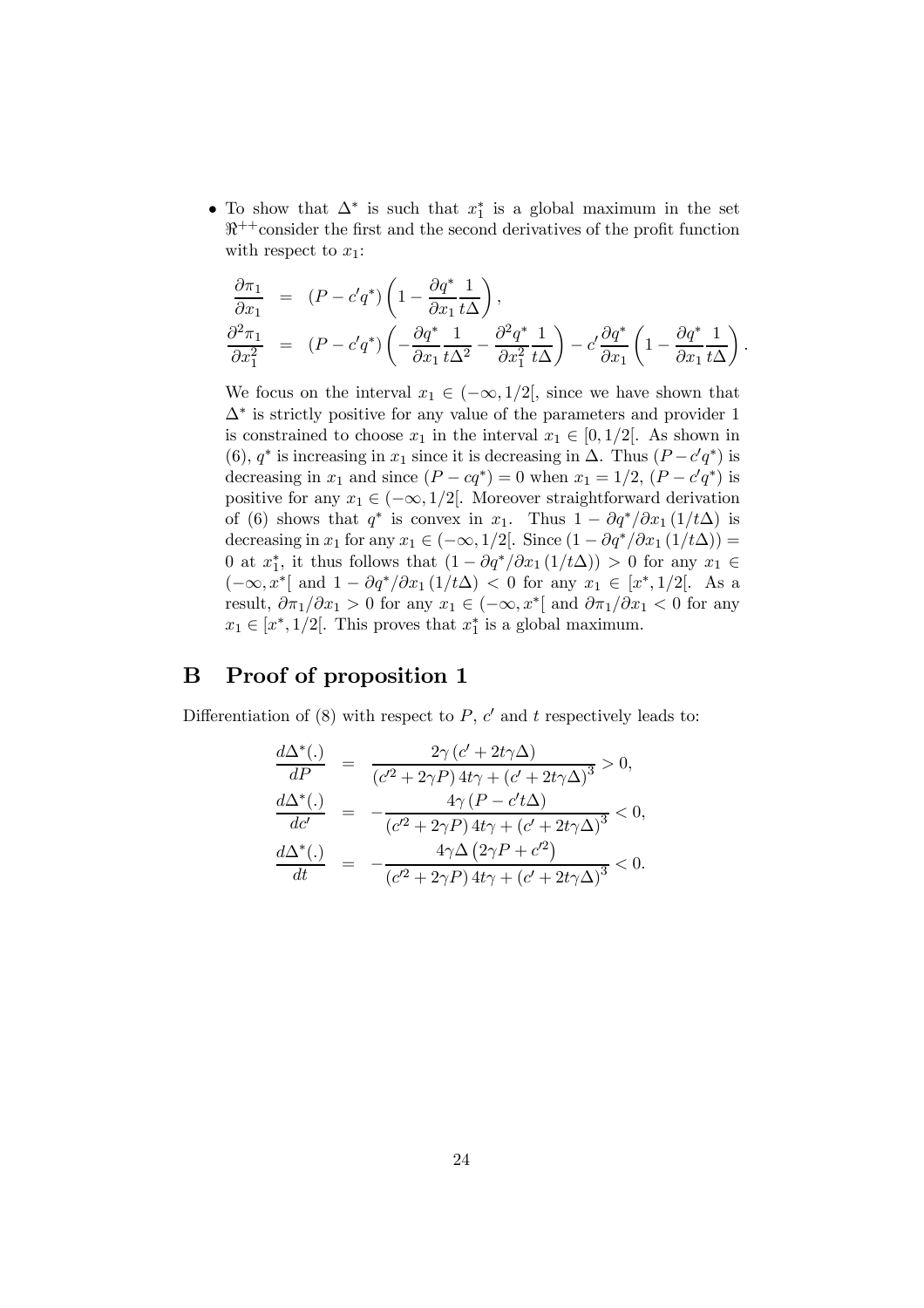Using the above expressions and differentiation of  $(5)$  with respect to P,  $c'$ and t respectively leads to:

$$
\frac{dq^{*}(.)}{dP} = \left( \frac{\partial q(\Delta^{*},.)}{\partial \Delta} \frac{\partial \Delta^{*}(.)}{\partial P} + \frac{\partial q(\Delta^{*},.)}{\partial P} \right)
$$
\n
$$
= \frac{2t\gamma (c'^{2} + 2\gamma P) + (c' + 2t\gamma \Delta)^{3}}{(c' + 2t\gamma \Delta) [(c'^{2} + 2\gamma P) 4t\gamma + (c' + 2t\gamma \Delta)^{3}]} > 0,
$$
\n
$$
\frac{dq^{*}(.)}{dc'} = \left( \frac{\partial q(\Delta^{*},.)}{\partial \Delta} \frac{\partial \Delta^{*}(.)}{\partial c'} + \frac{\partial q(\Delta^{*},.)}{\partial c'} \right)
$$
\n
$$
= -\frac{4t\gamma (c'^{2} + 2\gamma P) (c'^{2} \Delta^{2}) + (c' + 2t\gamma \Delta)^{3} (2\gamma t^{2} \Delta^{2} + P)}{(c' + 2t\gamma \Delta) [(c'^{2} + 2\gamma P) 4t\gamma + (c' + 2t\gamma \Delta)^{3}]} < 0,
$$
\n
$$
\frac{dq^{*}(.)}{dt} = \left( \frac{\partial q(\Delta^{*},.)}{\partial t} \frac{\partial \Delta^{*}(.)}{\partial t} + \frac{\partial q(\Delta^{*},.)}{\partial t} \right)
$$
\n
$$
= -\frac{c'\Delta^{2} + 2t\gamma \Delta^{3}}{6t\gamma \Delta + c'} < 0.
$$

# C Proof of proposition 2

If the regulator is constrained to a pure prospective payment, her problem is:

$$
\max_{P} (1 - c)q(P) - \gamma(q(P))^2 + \frac{t[3(\Delta(P) - (\Delta(P))^2) - 1]}{12}.
$$

The first order condition with respect to  $P$  can be written as:

$$
\Phi(P) = (1 - c - 2\gamma q(P)) \frac{\partial q^*(.)}{\partial P} + \frac{t}{4} (1 - 2\Delta(P)) \frac{\partial \Delta^*(.)}{\partial P} = 0.
$$
 (19)

Consider now the price  $P<sup>L</sup>$  that decentralizes the first best location choices *i.e.*  $P^L = (t\gamma + c)^2 - 2c^2/4\gamma$  which is increasing in t. The left hand side of (19) thus becomes:

$$
\Phi\left(P^L\right)=(1-c-2\gamma q\left(P^L\right))\frac{\partial q\left(P^L\right)}{\partial P}.
$$

(i)  $P<sup>L</sup>$  decentralizes the first best level of quality if and only if  $\Phi(P<sup>L</sup>) = 0$ and  $q^L(P^L) = q^{FB}$ . Using (5),  $q(P^L) = P^L - ct/2(c + t\gamma) = t\gamma - c/4\gamma$ . Thus comparing this last expression to (10),  $q(P^L) = q^{FB} = 1 - c/2\gamma$  if and only if  $t = (2 - c) / \gamma = \overline{t}$ .

(*ii*) If  $t > \overline{t}$ ,  $q(P^L) > q^{FB}$  since  $q^L$  is increasing in t. As a consequence  $(1 - c - 2\gamma q)(P^{\hat{L}}) < 0$ . Moreover, we showed in appendix B that  $\left(\frac{\partial q(P)}{\partial \Delta}(\frac{\partial \Delta(P)}{\partial P}) + \left(\frac{\partial q(P)}{\partial P}\right) > 0$  so that  $\Phi(P^L) < 0$ . Then  $P<sup>L</sup>$  cannot be the optimal price. By concavity of the problem, the second best price  $P^{SB}$  is such that  $P^{SB} < P^L$ . Since  $\Delta(P)$  is increasing in P in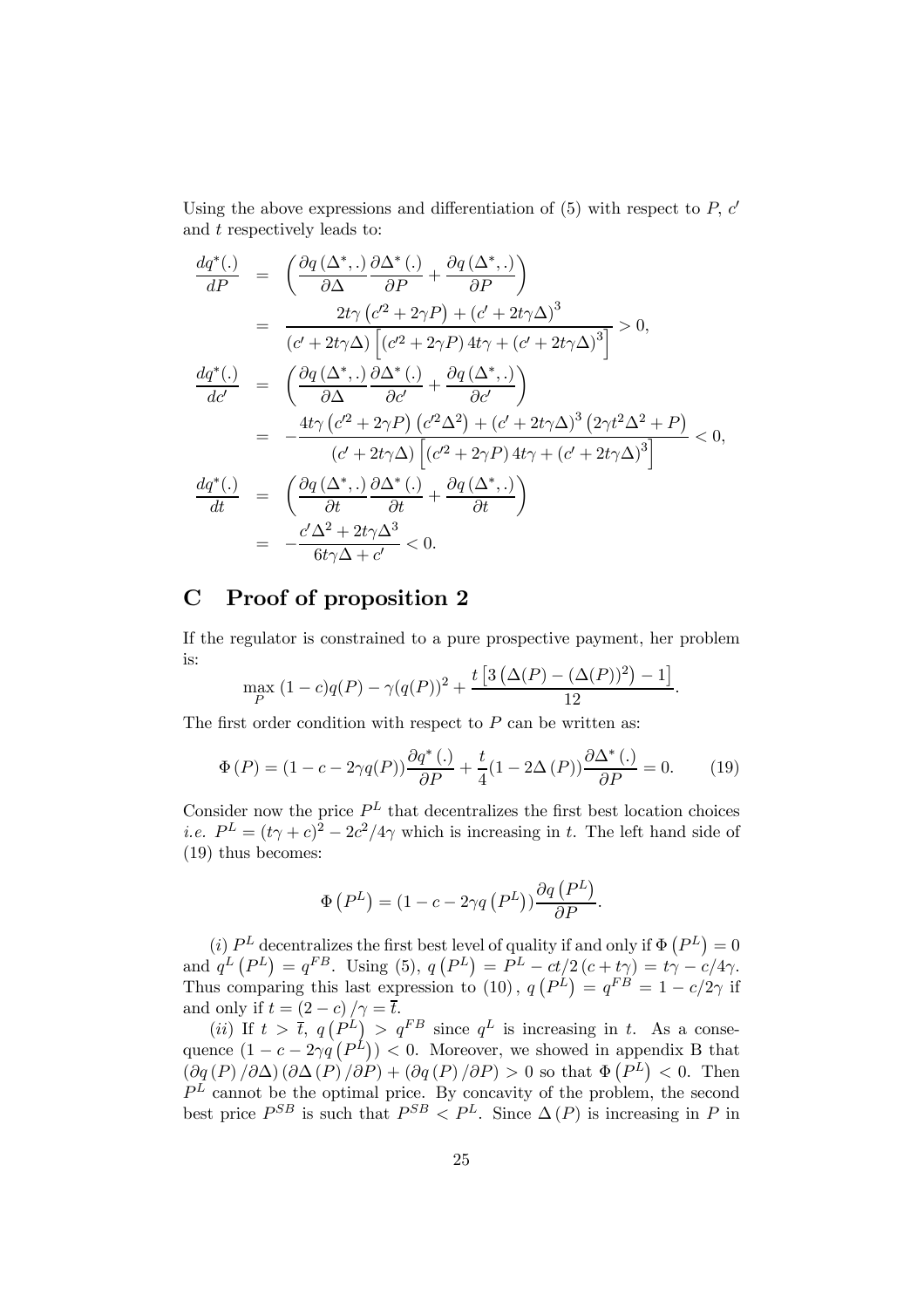equilibrium,  $\Delta (P^{SB}) < 1/2$ . The second best is thus characterized by underdifferentiation. Furthermore,  $(t/4) (1 - 2\Delta (P^{SB}))(\partial \Delta (P^{SB})/\partial P) > 0$ . Thus, in order to satisfy the first order condition (19), the optimal price must be such that  $(1-c-2\gamma q\left(P^{SB}\right))\left(\frac{\partial q}{\partial P}\left(P^{SB}\right)/\partial\Delta\right)\left(\partial\Delta\left(P^{SB}\right)/\partial P\right)+\left(\partial q\left(P^{SB}\right)/\partial P\right)\right)<$ 0, which is true if and only if  $q^{SB} > q^{FB}$ . The second best is thus characterized by overprovision of quality.

(*iii*) The reverse reasoning can be applied to the case in which  $t < \overline{t}$ .

## D Proof of proposition 3

 $(i)$  To obtain the first best allocation, setting  $(10)$  and  $(11)$  equal to  $(5)$  and (8) respectively yields:

$$
\frac{2P - c't}{c' + \gamma t} = \frac{1 - c}{\gamma},
$$

$$
\frac{(2\gamma P + c'^2)}{c'^2} - \frac{1}{2} = 0.
$$

From these conditions, we obtain the regulatory parameters as described in (15) and (16).

(i) Note that  $c' = 2(c - 1) + \gamma t \in [0, c]$  if and only if  $t \in [2(1 - c)/\gamma, (2 - c)/\gamma]$ . As shown in proposition 2, the first best allocation can be decentralized using a simple prospective reimbursement if  $t = \bar{t} = (2 - c)/\gamma$ . If  $t = \underline{t} =$  $2(1-c)/\gamma$ , costs are fully reimbursed. It remains to be checked that the first best regulatory parameters ensure positive profits in a symmetric equilibrium. Substituting the first best values of quality, location and regulatory parameters in the profit function we obtain:

$$
\pi^* = \left[\frac{\gamma t^2}{2} - \frac{(1-c)^2}{\gamma} - \left(2 - \frac{2-\gamma t}{c}\right)c\frac{(1-c)}{2\gamma}\right]\frac{1}{2} - \frac{(1-c)^2}{8\gamma}.
$$

The non-negative profit condition thus reduces to:

$$
2\gamma t(\gamma t - (1 - c)) - (1 - c)^2 \ge 0,
$$

which is always true if  $t \in [\underline{t}, \overline{t}].$ 

(ii) When  $t > \overline{t}$ , equation (16) says that the constraint  $c' \leq c$  is binding so that  $\nu > 0$  and  $c' = c$ . This case corresponds to the one where the regulator only uses the prospective payment  $P$  so that by proposition 2 there is overprovision of quality and under-differentiation.

(iii) When  $t < t$ , equation (16) says that the constraint  $c' \geq 0$  is binding so that  $\mu > 0$  and  $c' = 0$ . One can then repeat the proof of proposition 2 where  $c' = 0$  and  $t < t < \overline{t}$  to show that the optimum is such that there is underprovision of quality and overdifferentiation.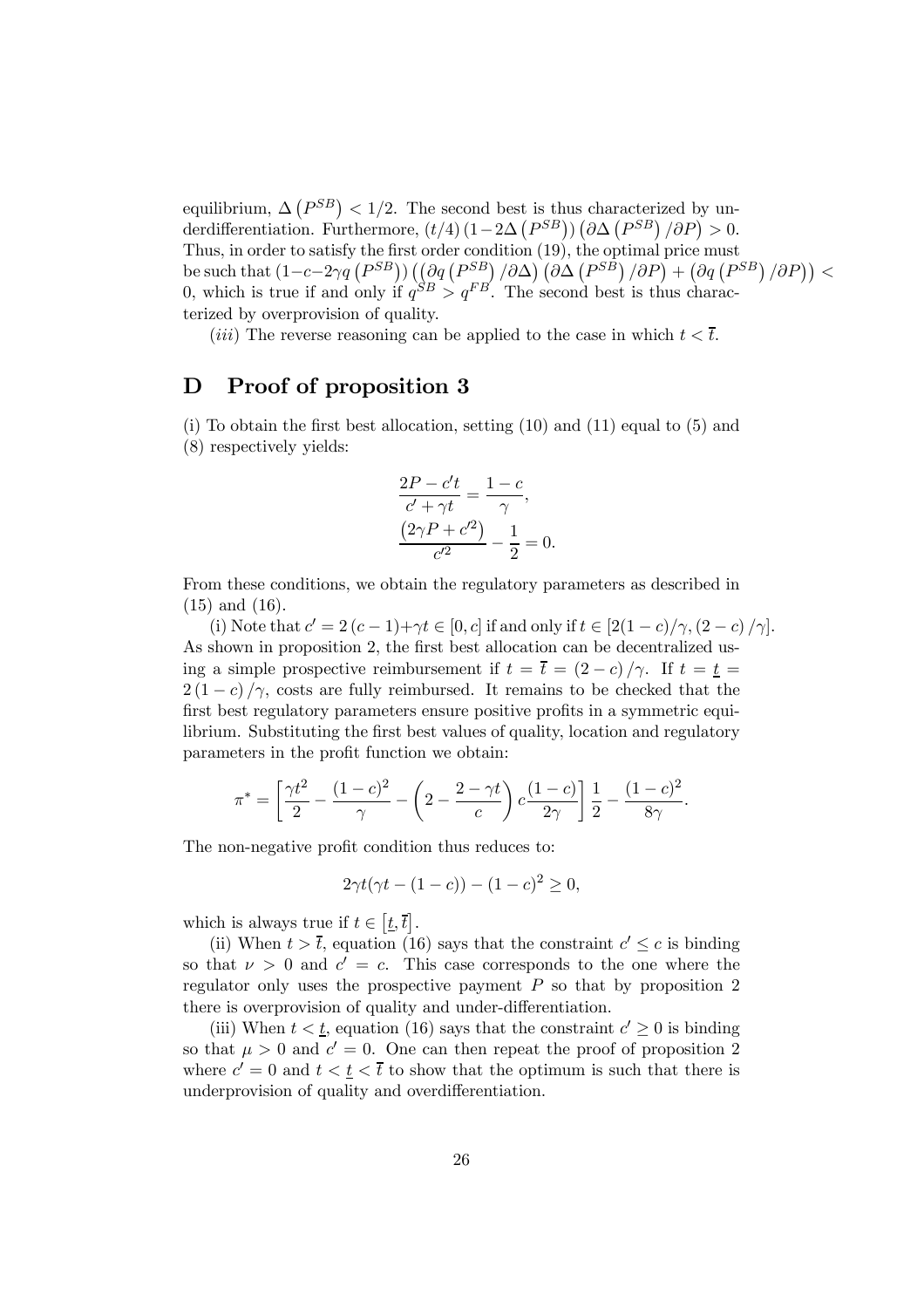# E Proof of lemma 1

For a given pair  $(P, \Delta)$ , the regulator chooses c' such that it solves:

$$
\max_{c'} (1 - c)q(\Delta, c') - \gamma q^2(\Delta, c'),
$$
  
s.t. 
$$
c' \ge 0, c' < c,
$$

where  $q(\Delta, c')$  is given by (5). We first analyze regime A and then turn to regime C.

• The regulator chooses  $c' = 0$  iff

$$
\frac{\partial q\left(\Delta,0\right)}{\partial c'}\left[(1-c)-2\gamma q(\Delta,0)\right] \leq 0.
$$

Since  $q(\Delta, 0) = P/2t\gamma\Delta$ , this condition reduces to:

$$
P \le (1 - c) t \Delta.
$$
 (20)

Using equation (8), the level of differentiation is given by:

$$
\Delta(P) = \left(\frac{P}{2\gamma t^2}\right)^{1/3},\tag{21}
$$

which yields

$$
q(P) = \left(\frac{P}{2\gamma}\right)^{2/3} t^{-1/3}.
$$

The optimal  $P$  is the result of:

$$
\max_{P} W = (1 - c)q(P) - \gamma q^{2}(P) + \frac{t [3 (\Delta(P) - \Delta^{2}(P)) - 1]}{12}.
$$

The first order condition is:

$$
\frac{\partial W}{\partial P} = (1 - c - 2\gamma q) \frac{dq}{dP} + \frac{t}{4} (1 - 2\Delta) \frac{d\Delta}{dP} = 0.
$$

After some manipulation, this yields:

$$
\frac{\partial W}{\partial P} = \left(\frac{tP}{2\gamma}\right)^{1/3} (1-c) - P + \frac{t}{8} - \frac{t}{4}\Delta = 0.
$$
 (22)

Using (21), equation (22) thus defines implicitly  $P^A(t)$  as:

$$
P^{A}(t) \equiv P^{A} = (1 - c) t \Delta \left( t, P^{A}(t) \right) + \frac{t}{8} - \frac{1}{4} t \Delta \left( t, P^{A}(t) \right). \tag{23}
$$

Thus condition (20) is fulfilled if and only if  $t/8 - (1/4) t\Delta(t, P^A) \leq 0$ *i.e.* if and only if  $\Delta(t, P^A) \geq 1/2$ . We know from proposition 3 that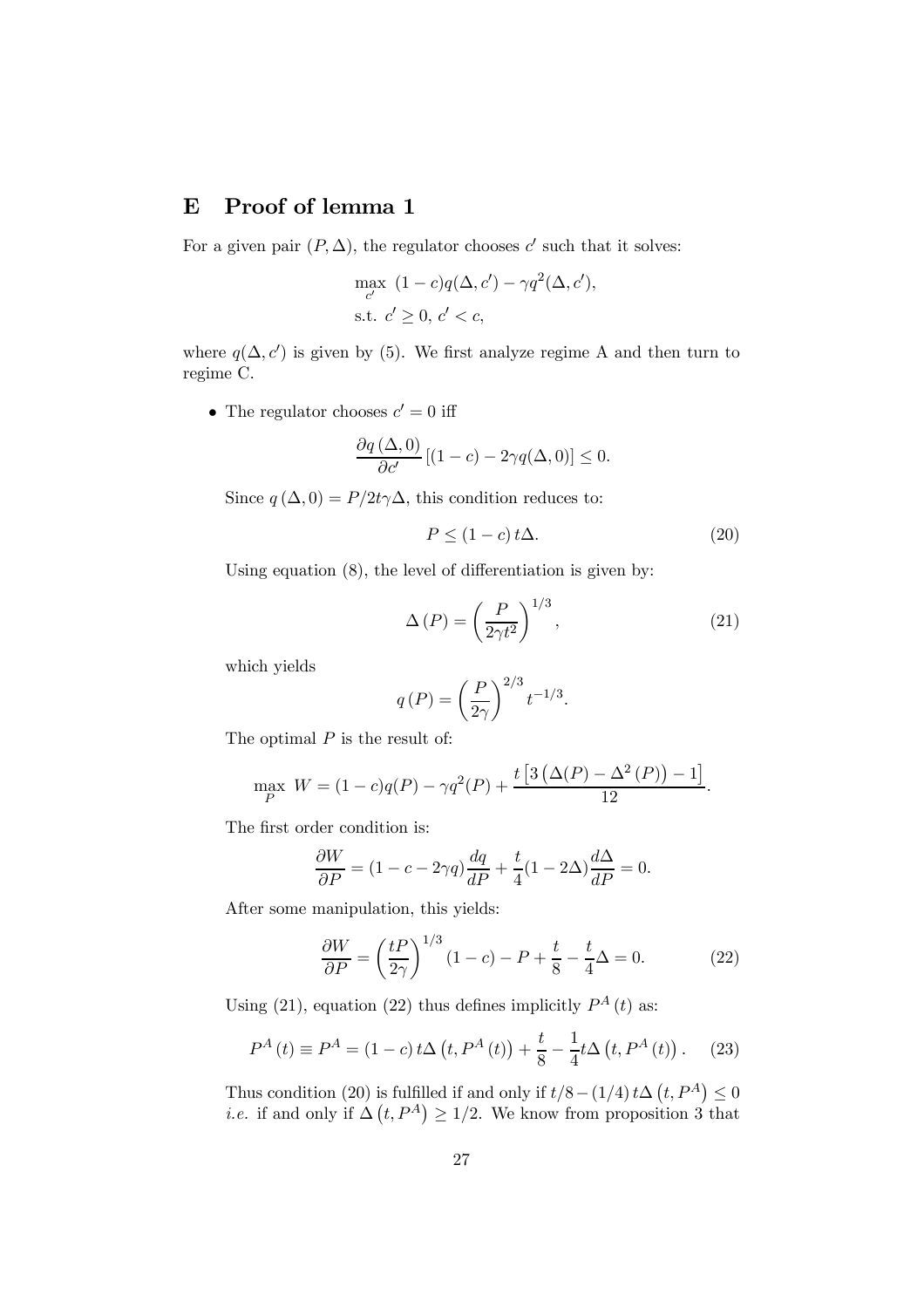for any  $t \leq \underline{t}$ , this policy is credible since it is the result of the optimal policy in regime A for the full commitment case.

Suppose now that for any  $t > \underline{t}$ ,  $\Delta(t, P^A) \geq 1/2$  and (21) is fulfilled. Using (21), straightforward computations show that the conditions  $t \geq t$  and  $\Delta(t, P^A) \leq 1/2$  imply  $P^A > (1-c)^2/\gamma$  while the conditions  $t \geq \underline{t}$  and (21) imply  $P^A < (1 - c)^2 / \gamma$  which contradicts (20). It thus turns out that regime A is credible if and only if  $t \leq \underline{t}$ .

• The regulator chooses  $c' = c$  iff

$$
\frac{\partial q\left(P,c\right)}{\partial c'}\left[(1-c)-2\gamma q\left(P,c\right)\right]\geq 0,
$$

where  $q(P, c) = (P - ct\Delta) / (c + 2t\gamma\Delta)$  i.e. iff:

$$
P \ge t\Delta + \frac{c(1-c)}{2\gamma}.\tag{24}
$$

The level of differentiation  $\Delta(P)$  is thus given by (8) where  $c' = c$ which also defines the equilibrium value  $q(P)$ . The optimal P is the result of:

$$
\max_{P} (1 - c)q(P) - \gamma q^{2}(P) + \frac{t [3 (\Delta(P, c) - \Delta^{2}(P, c)) - 1]}{12}.
$$

The first order condition is given by:

$$
\frac{\partial W}{\partial P} = (1 - c - 2\gamma q) \frac{dq}{dP} + \frac{t}{4} (1 - 2\Delta) \frac{d\Delta}{dP} = 0.
$$

Using the comparative statics given in appendix B, the first order condition yields:

$$
P^{C} = t\Delta \left(P^{C}\right) + \frac{c(1-c)}{2\gamma} + \frac{t}{4} \left(1 - 2\Delta \left(P^{C}\right)\right) \left(\frac{2t\gamma \Delta + c}{4t\gamma \Delta + c}\right),
$$

so that condition (24) is fulfilled if and only if  $\Delta(P^C) \leq 1/2$ . By proposition 3, the optimal price leads to  $\Delta \leq 1/2$  if and only if  $t \geq \overline{t}$ so that regime C is credible only if  $t \geq \overline{t}$ .

# F Proof of proposition 5

(i) At the optimum, the welfare levels can be rewritten as:

$$
W^{k}(t) = (1-c)q(P^{k}, t) - \gamma q^{2}(P^{k}(t), t) + \frac{t \left[3\left(\Delta(P^{k}, t) - \Delta^{2}(P^{k}, t)\right) - 1\right]}{12},
$$